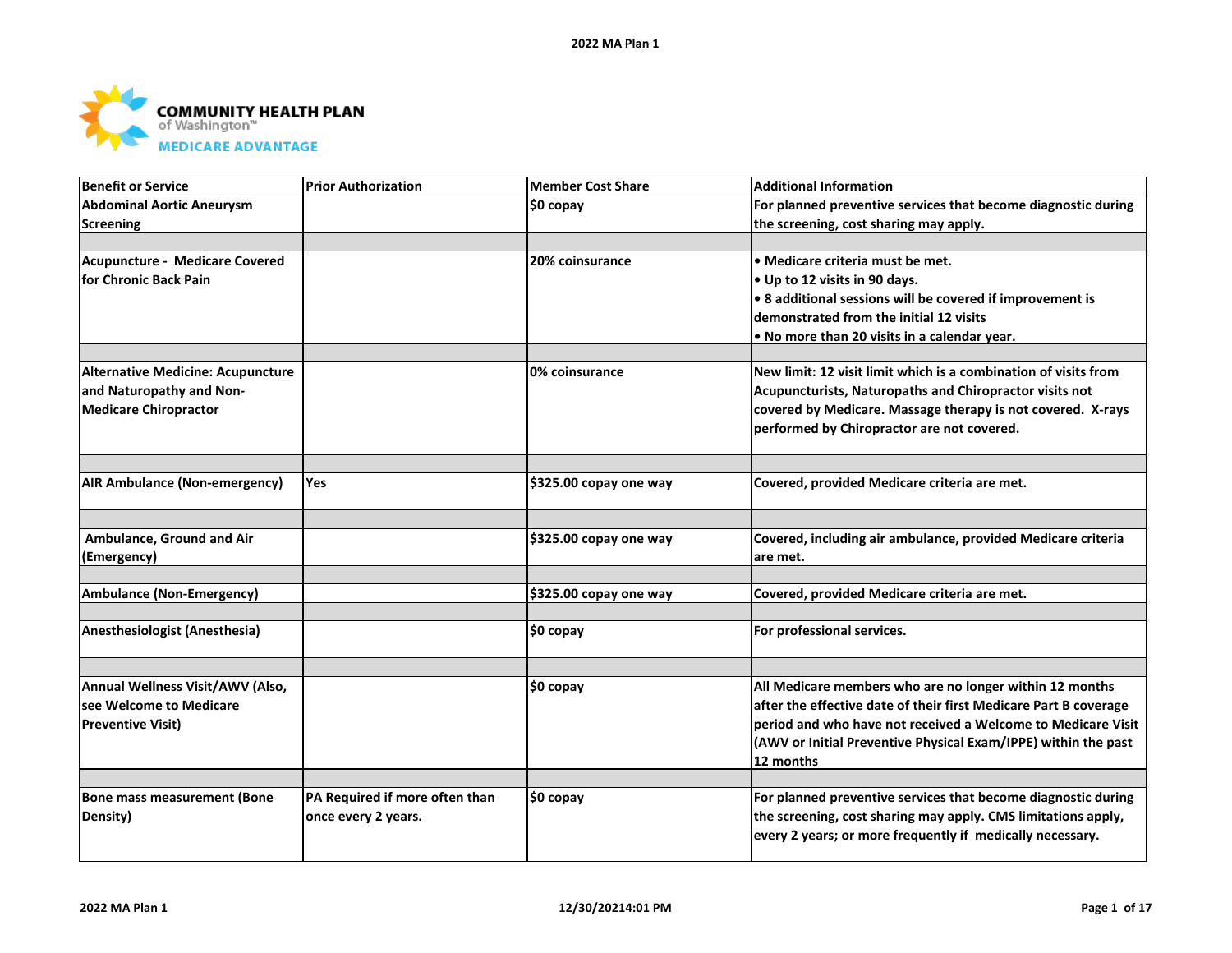

| <b>Benefit or Service</b>              | <b>Prior Authorization</b>   | Member Cost Share      | <b>Additional Information</b>                                    |
|----------------------------------------|------------------------------|------------------------|------------------------------------------------------------------|
|                                        |                              |                        |                                                                  |
| <b>Breast cancer screening</b>         |                              | \$0 copay              | For planned preventive services that become diagnostic during    |
| (mammograms, mammography)              |                              |                        | the screening, cost sharing may apply.                           |
|                                        |                              |                        | . One baseline mammogram between the ages of 35 and 39           |
|                                        |                              |                        | • One screening mammogram every 12 months for age 40 and         |
|                                        |                              |                        | older                                                            |
|                                        |                              |                        | • Clinical breast exams once every 24 months                     |
|                                        |                              |                        |                                                                  |
| <b>Cardiac rehabilitation services</b> | No.                          | <b>20% Coinsurance</b> | Medicare covers 2 sessions per day (1 hour each), up to 36       |
|                                        |                              |                        | sessions. Prior authorization required after 36 sessions.        |
|                                        |                              |                        |                                                                  |
| Cardiovascular disease risk            |                              | \$0 copay              | For planned preventive services that become diagnostic during    |
| reduction visit                        |                              |                        | the screening, cost sharing may apply.                           |
| Cardiovascular disease testing         |                              | \$0 copay              | For planned preventive services that become diagnostic during    |
|                                        |                              |                        | the screening, cost sharing may apply.                           |
|                                        |                              |                        |                                                                  |
| Cervical and vaginal cancer            |                              | \$0 copay              | For planned preventive services that become diagnostic during    |
| screening (Pap tests, pelvic exams)    |                              |                        | the screening, cost sharing may apply.                           |
|                                        |                              |                        | • All women: Every 24 months                                     |
|                                        |                              |                        | . High risk of cervical cancer or abnormal pap: Every 12 months  |
|                                        |                              |                        |                                                                  |
| <b>Chiropractor services</b>           | Yes, for more than 12 visits | \$20.00 copay          | Only manual manipulation to correct subluxation. Massage         |
|                                        |                              |                        | therapy not covered. Per CMS x-rays billed by a chiropractor are |
|                                        |                              |                        | not covered. X-rays are covered if performed by Radiologist.     |
|                                        |                              |                        | Also See New Non-Medicare Chiropractor Supplemental Benefit      |
|                                        |                              |                        | under: Alternative Medicine: Acupuncture and Naturopathy and     |
|                                        |                              |                        | Non-Medicare Chiropractor                                        |
|                                        |                              |                        |                                                                  |
| <b>Clinical Trials</b>                 | Yes                          |                        |                                                                  |
|                                        |                              |                        |                                                                  |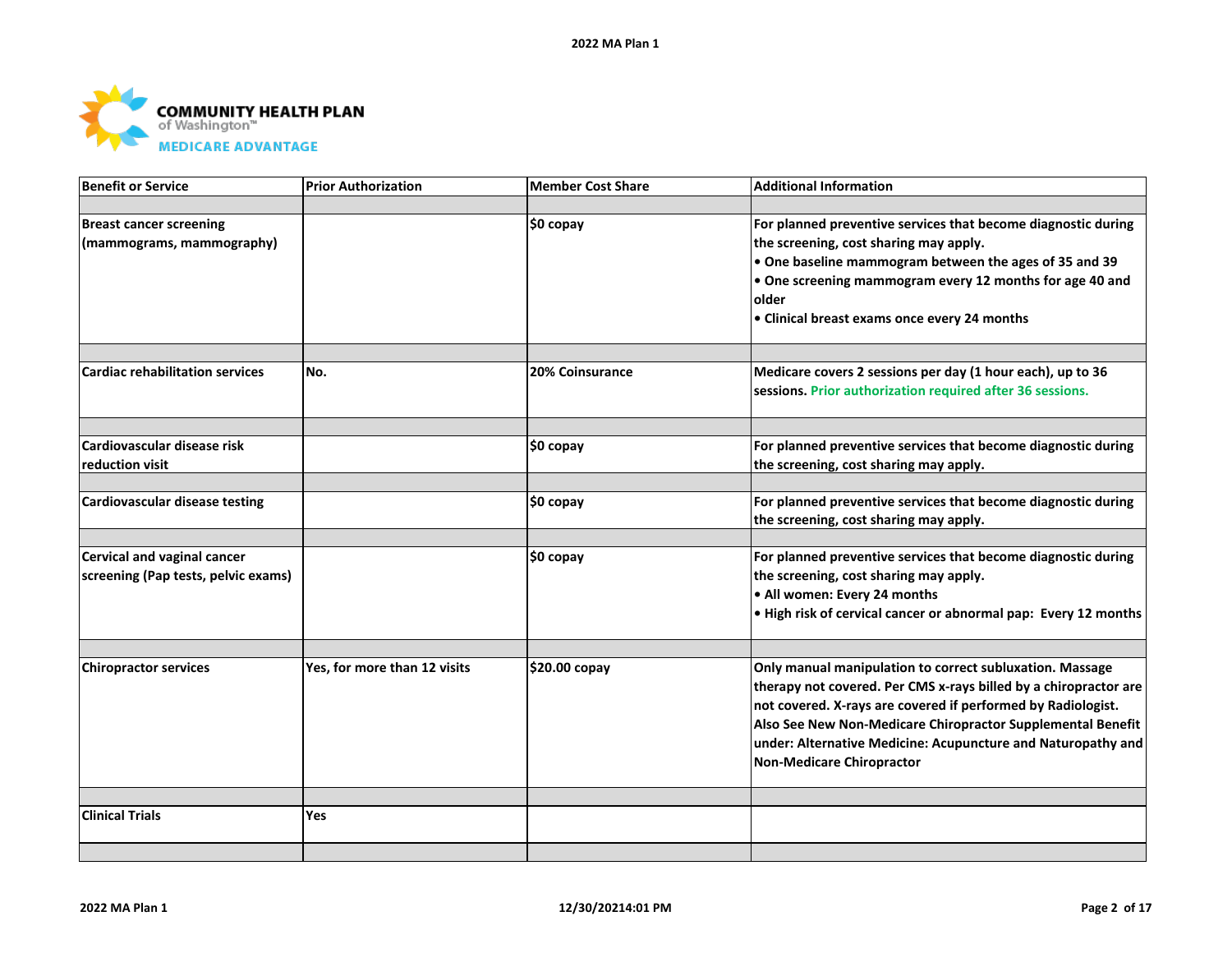

| <b>Benefit or Service</b>                 | <b>Prior Authorization</b>         | <b>Member Cost Share</b> | <b>Additional Information</b>                                       |
|-------------------------------------------|------------------------------------|--------------------------|---------------------------------------------------------------------|
| <b>Colorectal cancer screening</b>        |                                    | ∣\$0 copay               | For planned preventive services that become diagnostic during       |
| (Colonoscopy, Sigmoidoscopy)              |                                    |                          | the screening, cost sharing may apply.                              |
|                                           |                                    |                          | For age 50 and older:                                               |
|                                           |                                    |                          | • Sigmoidoscopy every 48 months                                     |
|                                           |                                    |                          | • Fecal occult blood test, every 12 months                          |
|                                           |                                    |                          | For at high risk of colon cancer:                                   |
|                                           |                                    |                          | • Screening colonoscopy every 24 months                             |
|                                           |                                    |                          | Not at high risk of colon cancer:                                   |
|                                           |                                    |                          | • Screening colonoscopy every 10 years (120 months) but not         |
|                                           |                                    |                          | within 48 months (2 years) of a screening sigmoidoscopy.            |
|                                           |                                    |                          |                                                                     |
| <b>Cosmetic surgery or procedures</b>     | Yes and Medicare criteria is met.  |                          | Only covered because of an accidental injury or to improve a        |
| (Partial Exclusion)                       |                                    |                          | malformed part of the body. All stages of reconstruction are        |
|                                           |                                    |                          | covered for a breast after a mastectomy, as well as for the         |
|                                           |                                    |                          | unaffected breast to produce a symmetrical appearance.              |
|                                           |                                    |                          |                                                                     |
|                                           |                                    |                          |                                                                     |
| <b>Custodial Care (Exclusion)</b>         | <b>Not Covered</b>                 | <b>Not Covered</b>       | Custodial care is personal care that does not require the           |
|                                           |                                    |                          | continuing attention of trained medical or paramedical              |
|                                           |                                    |                          | personnel, such as care that helps with activities of daily living, |
|                                           |                                    |                          | such as bathing or dressing. Custodial care is not medically        |
|                                           |                                    |                          | necessary.                                                          |
|                                           |                                    |                          |                                                                     |
| <b>Dental Services (Medical Services,</b> | Refer to prior authorization list. | <b>20% Coinsurance</b>   | Covered services limited to surgery of the jaw or related           |
| <b>Not Routine Dental)</b>                |                                    |                          | structures, setting fractures of the jaw or facial bones,           |
|                                           |                                    |                          | extraction of teeth to prepare the jaw for radiation treatments     |
|                                           |                                    |                          | of neoplastic cancer disease, or services that would be covered     |
|                                           |                                    |                          | when provided by a physician.                                       |
|                                           |                                    |                          |                                                                     |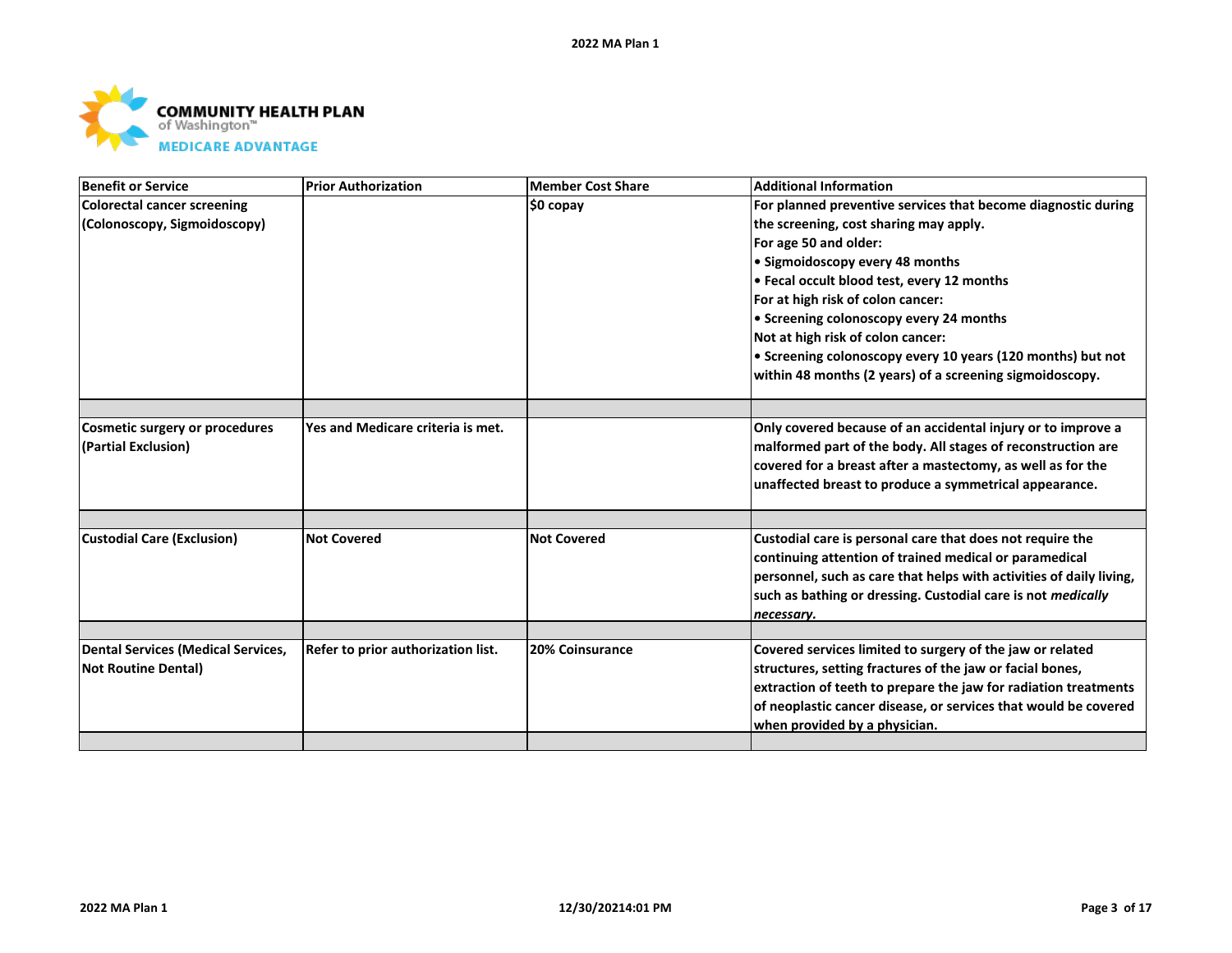

| Cost share is anything over \$200.00 \$200.00 combined total maximum for both preventive and<br><b>Dental Services (Supplemental)</b><br>benefit maximum.<br>comprehensive dental.<br>For planned preventive services that become diagnostic during<br>\$0 copay<br><b>Depression screening</b><br>the screening, cost sharing may apply.<br>For planned preventive services that become diagnostic during<br><b>Diabetes screening</b><br>$$0$ copay<br>the screening, cost sharing may apply.<br>Diabetes self-management training, Prior auth required when glucose<br>\$0 cost share<br>No cost share:<br>diabetic services and diabetes<br>monitor, shoes or inserts (orthotics)<br>Self management training requires<br>• Blood glucose monitor<br>greater than \$500.00<br>• Blood glucose strips<br>supplies (DME)<br>a referral.<br><b>.</b> Lancet devices<br><b>.</b> Glucose-control solutions for checking accuracy of strips and<br>monitor<br>. One pair of diabetic shoes per calendar year<br>• 2 sets of shoe inserts (orthotics) covered per calendar year<br>(diabetic)<br>Durable medical equipment (DME)<br>Covered, provided Medicare criteria are met. DME includes,<br>Some DME requires prior<br>*20% Coinsurance<br>and related supplies<br>authorization, check procedure<br>wheelchairs, hospital beds, walkers, oxygen. * When primary<br>codes for details. All DME with a<br>diagnosis is COPD the coinsurance is zero.<br>purchase price greater than<br>\$500.00 allowed amount requires<br>prior authorization.<br><b>Emergency care (Emergency Room,</b><br>\$90.00 (facility) copay for ER visit<br>\$90.00 copayment waived if admitted as inpatient within the<br>ER)<br>same hospital within 24 hrs. | <b>Benefit or Service</b> | <b>Prior Authorization</b> | <b>Member Cost Share</b> | <b>Additional Information</b> |
|----------------------------------------------------------------------------------------------------------------------------------------------------------------------------------------------------------------------------------------------------------------------------------------------------------------------------------------------------------------------------------------------------------------------------------------------------------------------------------------------------------------------------------------------------------------------------------------------------------------------------------------------------------------------------------------------------------------------------------------------------------------------------------------------------------------------------------------------------------------------------------------------------------------------------------------------------------------------------------------------------------------------------------------------------------------------------------------------------------------------------------------------------------------------------------------------------------------------------------------------------------------------------------------------------------------------------------------------------------------------------------------------------------------------------------------------------------------------------------------------------------------------------------------------------------------------------------------------------------------------------------------------------------------------------------------------------------------------------------------------|---------------------------|----------------------------|--------------------------|-------------------------------|
|                                                                                                                                                                                                                                                                                                                                                                                                                                                                                                                                                                                                                                                                                                                                                                                                                                                                                                                                                                                                                                                                                                                                                                                                                                                                                                                                                                                                                                                                                                                                                                                                                                                                                                                                              |                           |                            |                          |                               |
|                                                                                                                                                                                                                                                                                                                                                                                                                                                                                                                                                                                                                                                                                                                                                                                                                                                                                                                                                                                                                                                                                                                                                                                                                                                                                                                                                                                                                                                                                                                                                                                                                                                                                                                                              |                           |                            |                          |                               |
|                                                                                                                                                                                                                                                                                                                                                                                                                                                                                                                                                                                                                                                                                                                                                                                                                                                                                                                                                                                                                                                                                                                                                                                                                                                                                                                                                                                                                                                                                                                                                                                                                                                                                                                                              |                           |                            |                          |                               |
|                                                                                                                                                                                                                                                                                                                                                                                                                                                                                                                                                                                                                                                                                                                                                                                                                                                                                                                                                                                                                                                                                                                                                                                                                                                                                                                                                                                                                                                                                                                                                                                                                                                                                                                                              |                           |                            |                          |                               |
|                                                                                                                                                                                                                                                                                                                                                                                                                                                                                                                                                                                                                                                                                                                                                                                                                                                                                                                                                                                                                                                                                                                                                                                                                                                                                                                                                                                                                                                                                                                                                                                                                                                                                                                                              |                           |                            |                          |                               |
|                                                                                                                                                                                                                                                                                                                                                                                                                                                                                                                                                                                                                                                                                                                                                                                                                                                                                                                                                                                                                                                                                                                                                                                                                                                                                                                                                                                                                                                                                                                                                                                                                                                                                                                                              |                           |                            |                          |                               |
|                                                                                                                                                                                                                                                                                                                                                                                                                                                                                                                                                                                                                                                                                                                                                                                                                                                                                                                                                                                                                                                                                                                                                                                                                                                                                                                                                                                                                                                                                                                                                                                                                                                                                                                                              |                           |                            |                          |                               |
|                                                                                                                                                                                                                                                                                                                                                                                                                                                                                                                                                                                                                                                                                                                                                                                                                                                                                                                                                                                                                                                                                                                                                                                                                                                                                                                                                                                                                                                                                                                                                                                                                                                                                                                                              |                           |                            |                          |                               |
|                                                                                                                                                                                                                                                                                                                                                                                                                                                                                                                                                                                                                                                                                                                                                                                                                                                                                                                                                                                                                                                                                                                                                                                                                                                                                                                                                                                                                                                                                                                                                                                                                                                                                                                                              |                           |                            |                          |                               |
|                                                                                                                                                                                                                                                                                                                                                                                                                                                                                                                                                                                                                                                                                                                                                                                                                                                                                                                                                                                                                                                                                                                                                                                                                                                                                                                                                                                                                                                                                                                                                                                                                                                                                                                                              |                           |                            |                          |                               |
|                                                                                                                                                                                                                                                                                                                                                                                                                                                                                                                                                                                                                                                                                                                                                                                                                                                                                                                                                                                                                                                                                                                                                                                                                                                                                                                                                                                                                                                                                                                                                                                                                                                                                                                                              |                           |                            |                          |                               |
|                                                                                                                                                                                                                                                                                                                                                                                                                                                                                                                                                                                                                                                                                                                                                                                                                                                                                                                                                                                                                                                                                                                                                                                                                                                                                                                                                                                                                                                                                                                                                                                                                                                                                                                                              |                           |                            |                          |                               |
|                                                                                                                                                                                                                                                                                                                                                                                                                                                                                                                                                                                                                                                                                                                                                                                                                                                                                                                                                                                                                                                                                                                                                                                                                                                                                                                                                                                                                                                                                                                                                                                                                                                                                                                                              |                           |                            |                          |                               |
|                                                                                                                                                                                                                                                                                                                                                                                                                                                                                                                                                                                                                                                                                                                                                                                                                                                                                                                                                                                                                                                                                                                                                                                                                                                                                                                                                                                                                                                                                                                                                                                                                                                                                                                                              |                           |                            |                          |                               |
|                                                                                                                                                                                                                                                                                                                                                                                                                                                                                                                                                                                                                                                                                                                                                                                                                                                                                                                                                                                                                                                                                                                                                                                                                                                                                                                                                                                                                                                                                                                                                                                                                                                                                                                                              |                           |                            |                          |                               |
|                                                                                                                                                                                                                                                                                                                                                                                                                                                                                                                                                                                                                                                                                                                                                                                                                                                                                                                                                                                                                                                                                                                                                                                                                                                                                                                                                                                                                                                                                                                                                                                                                                                                                                                                              |                           |                            |                          |                               |
|                                                                                                                                                                                                                                                                                                                                                                                                                                                                                                                                                                                                                                                                                                                                                                                                                                                                                                                                                                                                                                                                                                                                                                                                                                                                                                                                                                                                                                                                                                                                                                                                                                                                                                                                              |                           |                            |                          |                               |
|                                                                                                                                                                                                                                                                                                                                                                                                                                                                                                                                                                                                                                                                                                                                                                                                                                                                                                                                                                                                                                                                                                                                                                                                                                                                                                                                                                                                                                                                                                                                                                                                                                                                                                                                              |                           |                            |                          |                               |
|                                                                                                                                                                                                                                                                                                                                                                                                                                                                                                                                                                                                                                                                                                                                                                                                                                                                                                                                                                                                                                                                                                                                                                                                                                                                                                                                                                                                                                                                                                                                                                                                                                                                                                                                              |                           |                            |                          |                               |
|                                                                                                                                                                                                                                                                                                                                                                                                                                                                                                                                                                                                                                                                                                                                                                                                                                                                                                                                                                                                                                                                                                                                                                                                                                                                                                                                                                                                                                                                                                                                                                                                                                                                                                                                              |                           |                            |                          |                               |
|                                                                                                                                                                                                                                                                                                                                                                                                                                                                                                                                                                                                                                                                                                                                                                                                                                                                                                                                                                                                                                                                                                                                                                                                                                                                                                                                                                                                                                                                                                                                                                                                                                                                                                                                              |                           |                            |                          |                               |
|                                                                                                                                                                                                                                                                                                                                                                                                                                                                                                                                                                                                                                                                                                                                                                                                                                                                                                                                                                                                                                                                                                                                                                                                                                                                                                                                                                                                                                                                                                                                                                                                                                                                                                                                              |                           |                            |                          |                               |
|                                                                                                                                                                                                                                                                                                                                                                                                                                                                                                                                                                                                                                                                                                                                                                                                                                                                                                                                                                                                                                                                                                                                                                                                                                                                                                                                                                                                                                                                                                                                                                                                                                                                                                                                              |                           |                            |                          |                               |
|                                                                                                                                                                                                                                                                                                                                                                                                                                                                                                                                                                                                                                                                                                                                                                                                                                                                                                                                                                                                                                                                                                                                                                                                                                                                                                                                                                                                                                                                                                                                                                                                                                                                                                                                              |                           |                            |                          |                               |
|                                                                                                                                                                                                                                                                                                                                                                                                                                                                                                                                                                                                                                                                                                                                                                                                                                                                                                                                                                                                                                                                                                                                                                                                                                                                                                                                                                                                                                                                                                                                                                                                                                                                                                                                              |                           |                            |                          |                               |
|                                                                                                                                                                                                                                                                                                                                                                                                                                                                                                                                                                                                                                                                                                                                                                                                                                                                                                                                                                                                                                                                                                                                                                                                                                                                                                                                                                                                                                                                                                                                                                                                                                                                                                                                              |                           |                            |                          |                               |
|                                                                                                                                                                                                                                                                                                                                                                                                                                                                                                                                                                                                                                                                                                                                                                                                                                                                                                                                                                                                                                                                                                                                                                                                                                                                                                                                                                                                                                                                                                                                                                                                                                                                                                                                              |                           |                            |                          |                               |
|                                                                                                                                                                                                                                                                                                                                                                                                                                                                                                                                                                                                                                                                                                                                                                                                                                                                                                                                                                                                                                                                                                                                                                                                                                                                                                                                                                                                                                                                                                                                                                                                                                                                                                                                              |                           |                            |                          |                               |
|                                                                                                                                                                                                                                                                                                                                                                                                                                                                                                                                                                                                                                                                                                                                                                                                                                                                                                                                                                                                                                                                                                                                                                                                                                                                                                                                                                                                                                                                                                                                                                                                                                                                                                                                              |                           |                            |                          |                               |
|                                                                                                                                                                                                                                                                                                                                                                                                                                                                                                                                                                                                                                                                                                                                                                                                                                                                                                                                                                                                                                                                                                                                                                                                                                                                                                                                                                                                                                                                                                                                                                                                                                                                                                                                              |                           |                            |                          |                               |
|                                                                                                                                                                                                                                                                                                                                                                                                                                                                                                                                                                                                                                                                                                                                                                                                                                                                                                                                                                                                                                                                                                                                                                                                                                                                                                                                                                                                                                                                                                                                                                                                                                                                                                                                              |                           |                            |                          |                               |
|                                                                                                                                                                                                                                                                                                                                                                                                                                                                                                                                                                                                                                                                                                                                                                                                                                                                                                                                                                                                                                                                                                                                                                                                                                                                                                                                                                                                                                                                                                                                                                                                                                                                                                                                              |                           |                            |                          |                               |
|                                                                                                                                                                                                                                                                                                                                                                                                                                                                                                                                                                                                                                                                                                                                                                                                                                                                                                                                                                                                                                                                                                                                                                                                                                                                                                                                                                                                                                                                                                                                                                                                                                                                                                                                              |                           |                            |                          |                               |
|                                                                                                                                                                                                                                                                                                                                                                                                                                                                                                                                                                                                                                                                                                                                                                                                                                                                                                                                                                                                                                                                                                                                                                                                                                                                                                                                                                                                                                                                                                                                                                                                                                                                                                                                              |                           |                            |                          |                               |
|                                                                                                                                                                                                                                                                                                                                                                                                                                                                                                                                                                                                                                                                                                                                                                                                                                                                                                                                                                                                                                                                                                                                                                                                                                                                                                                                                                                                                                                                                                                                                                                                                                                                                                                                              |                           |                            |                          |                               |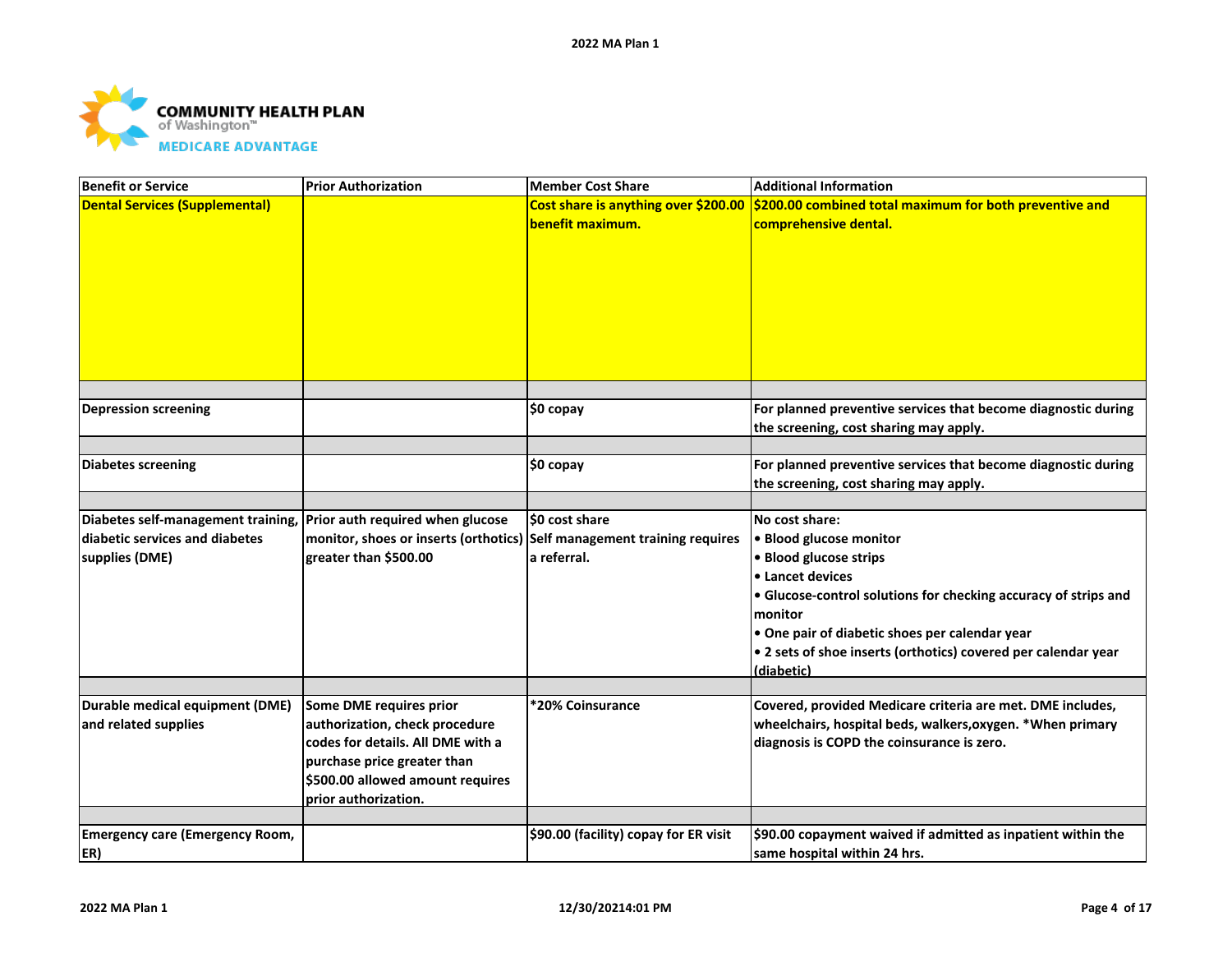

| <b>Benefit or Service</b>                                                                        | <b>Prior Authorization</b> | <b>Member Cost Share</b> | <b>Additional Information</b>                                                                                                                                                                                                                                                                                            |
|--------------------------------------------------------------------------------------------------|----------------------------|--------------------------|--------------------------------------------------------------------------------------------------------------------------------------------------------------------------------------------------------------------------------------------------------------------------------------------------------------------------|
|                                                                                                  |                            |                          |                                                                                                                                                                                                                                                                                                                          |
| <b>Emergency care (ER Physician</b><br>Service)                                                  |                            | 0% coinsurance           |                                                                                                                                                                                                                                                                                                                          |
|                                                                                                  |                            |                          |                                                                                                                                                                                                                                                                                                                          |
| <b>Emergency care: Supplemental</b><br>World-wide - Facility and<br><b>Professional Services</b> |                            | 20% Coinsurance          | \$25,000.00 Maximum - ER coinsurance is not waived if admitted<br>to hospital. Amount paid does NOT count toward your<br>maximum-out-of-pocket (MOOP) amount.                                                                                                                                                            |
|                                                                                                  |                            |                          |                                                                                                                                                                                                                                                                                                                          |
| <b>Enteral Feedings, Tube Feedings</b><br>(Infusion Therapy, DME)                                | <b>Yes</b>                 | 20% Coinsurance          |                                                                                                                                                                                                                                                                                                                          |
|                                                                                                  | <b>Yes</b>                 | 20% Coinsurance          |                                                                                                                                                                                                                                                                                                                          |
| <b>Enteral Formula (Infusion Therapy,</b><br>DME)                                                |                            |                          |                                                                                                                                                                                                                                                                                                                          |
|                                                                                                  |                            |                          |                                                                                                                                                                                                                                                                                                                          |
| Eye exam - Medicare Covered<br>(medical vision disease)                                          |                            | *20% Coinsurance         | Exams to diagnose diseases and conditions of the eye covered<br>by Medicare. *When the primary diagnosis is diabetes for a<br>retinal exam and the exam is performed by an endocrinologist<br>or ophthalmologist, the coinsurance is zero. If provider is not<br>participating, then plan approved referral is required. |
|                                                                                                  |                            |                          |                                                                                                                                                                                                                                                                                                                          |
| Eye exam - Routine Vision (VSP<br>Advantage)                                                     |                            | In network \$0 copay     | Through VSP - One WellVision exam every year. Members must<br>use the VSP Choice Network for in-network benefits. Out of<br>network - \$45.00 is allowed toward the cost of the exam.                                                                                                                                    |
|                                                                                                  |                            |                          |                                                                                                                                                                                                                                                                                                                          |
| Eye Wear - Medicare covered (Post<br><b>Cataract Vision Surgery)</b>                             |                            | 20% Coinsurance          | Covered, provided Medicare criteria are met. One pair of<br>eyeglasses or contact lenses includes insertion of an intraocular<br>lens after each surgery.                                                                                                                                                                |
|                                                                                                  |                            |                          |                                                                                                                                                                                                                                                                                                                          |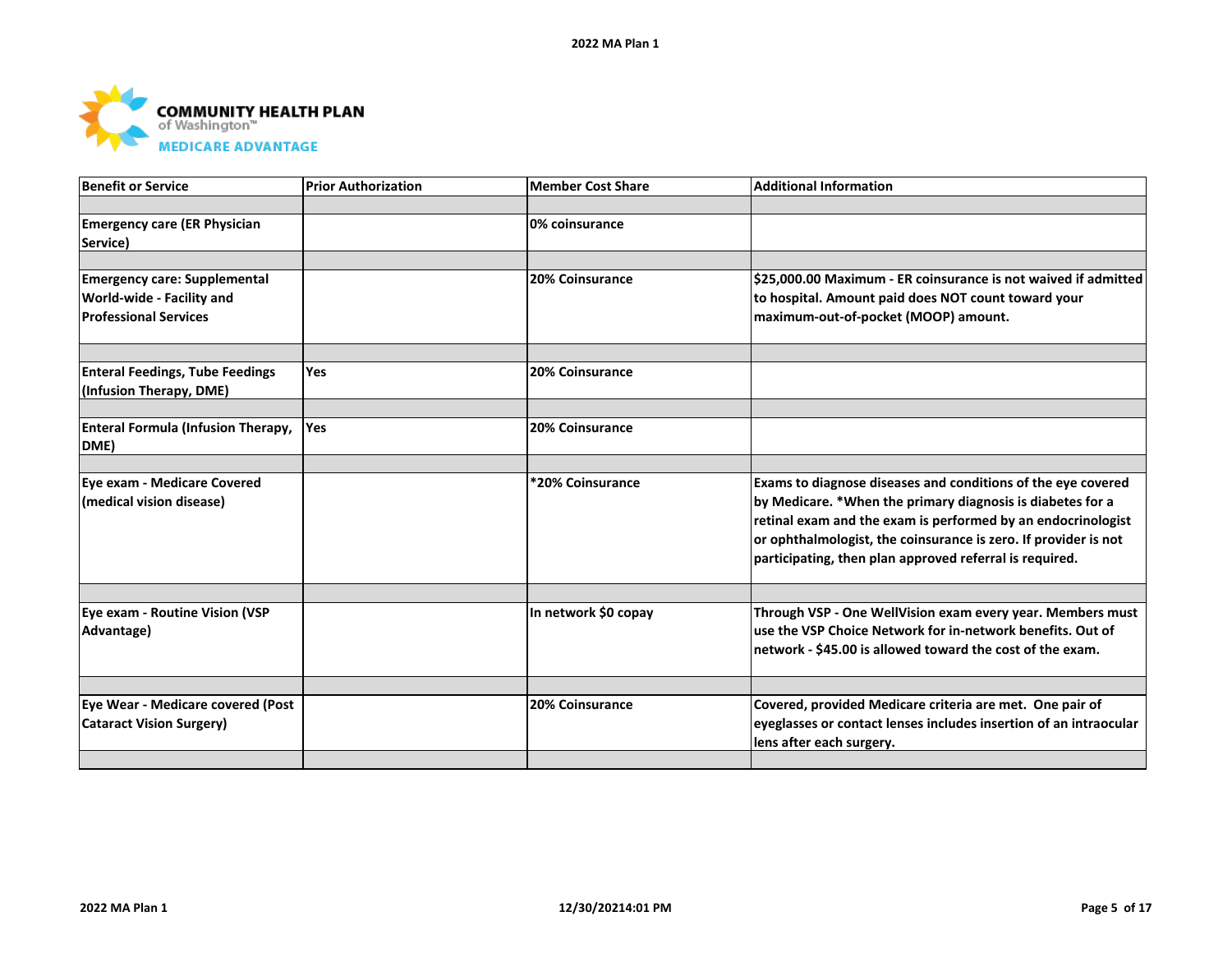

| <b>Benefit or Service</b>                                               | <b>Prior Authorization</b> | <b>Member Cost Share</b>              | <b>Additional Information</b>                                    |
|-------------------------------------------------------------------------|----------------------------|---------------------------------------|------------------------------------------------------------------|
| <b>Eye Wear - Prescription Contacts,</b>                                |                            | • In network - Lenses (for glasses) - | Through VSP - every 2 years. Members must use the VSP Choice     |
| frames, vision lenses, upgrades,                                        |                            | \$0 copay                             | Network for in-network benefits.                                 |
| extra pair of glasses (VSP                                              |                            | • In network - Frame or contact       |                                                                  |
| Advantage)                                                              |                            | lenses - \$150.00 allowed toward      | . Out of network - Lenses - (for glasses) - Amount allowed       |
|                                                                         |                            | cost.                                 | toward costs:                                                    |
|                                                                         |                            |                                       | Single vision \$30                                               |
|                                                                         |                            |                                       | Lined bifocal or Progressive \$50                                |
|                                                                         |                            |                                       | Lined trifocal \$60                                              |
|                                                                         |                            |                                       | Lenticular \$75                                                  |
|                                                                         |                            |                                       | • Out of network - Frame or contact lenses - Amount allowed      |
|                                                                         |                            |                                       | toward costs:                                                    |
|                                                                         |                            |                                       | Frame \$45                                                       |
|                                                                         |                            |                                       | Contact lenses (in lieu of lenses and frame) \$85                |
|                                                                         |                            |                                       |                                                                  |
| <b>Eye and Vision Services Not</b>                                      |                            | <b>Not Covered. See Additional</b>    | • Radial keratotomy not covered                                  |
| <b>Covered by Medicare (Exclusions)</b>                                 |                            | <b>Information</b>                    | • LASIK surgery not covered                                      |
|                                                                         |                            |                                       | . Vision Therapy not covered                                     |
|                                                                         |                            |                                       | • Low Vision Aids not covered                                    |
| <b>Genetic Testing Not Related to</b>                                   | Yes                        | 20% Coinsurance                       |                                                                  |
|                                                                         |                            |                                       |                                                                  |
| Pregnancy                                                               |                            |                                       |                                                                  |
| Hearing exam (Medicare covered-to                                       |                            | <b>20% Coinsurance</b>                | Covered, provided Medicare criteria are met. Routine hearing     |
| diagnose and treat specific diseases                                    |                            |                                       | exams, hearing aids, and hearing aid fittings are not covered by |
| and conditions-)                                                        |                            |                                       | Medicare.                                                        |
|                                                                         |                            |                                       |                                                                  |
| Hearing exam (Routine not covered Not Covered<br>by Medicare) Exclusion |                            | <b>Not Covered</b>                    | <b>Not Covered</b>                                               |
|                                                                         |                            |                                       |                                                                  |
| <b>Hearing services (hearing aid</b>                                    | <b>Not Covered</b>         | <b>Not Covered</b>                    | <b>Not Covered</b>                                               |
| fittings, hearing aids) Exclusion                                       |                            |                                       |                                                                  |
|                                                                         |                            |                                       |                                                                  |
| <b>HIV screening</b>                                                    |                            | \$0 copay                             | For planned preventive services that become diagnostic during    |
|                                                                         |                            |                                       | the screening, cost sharing may apply.                           |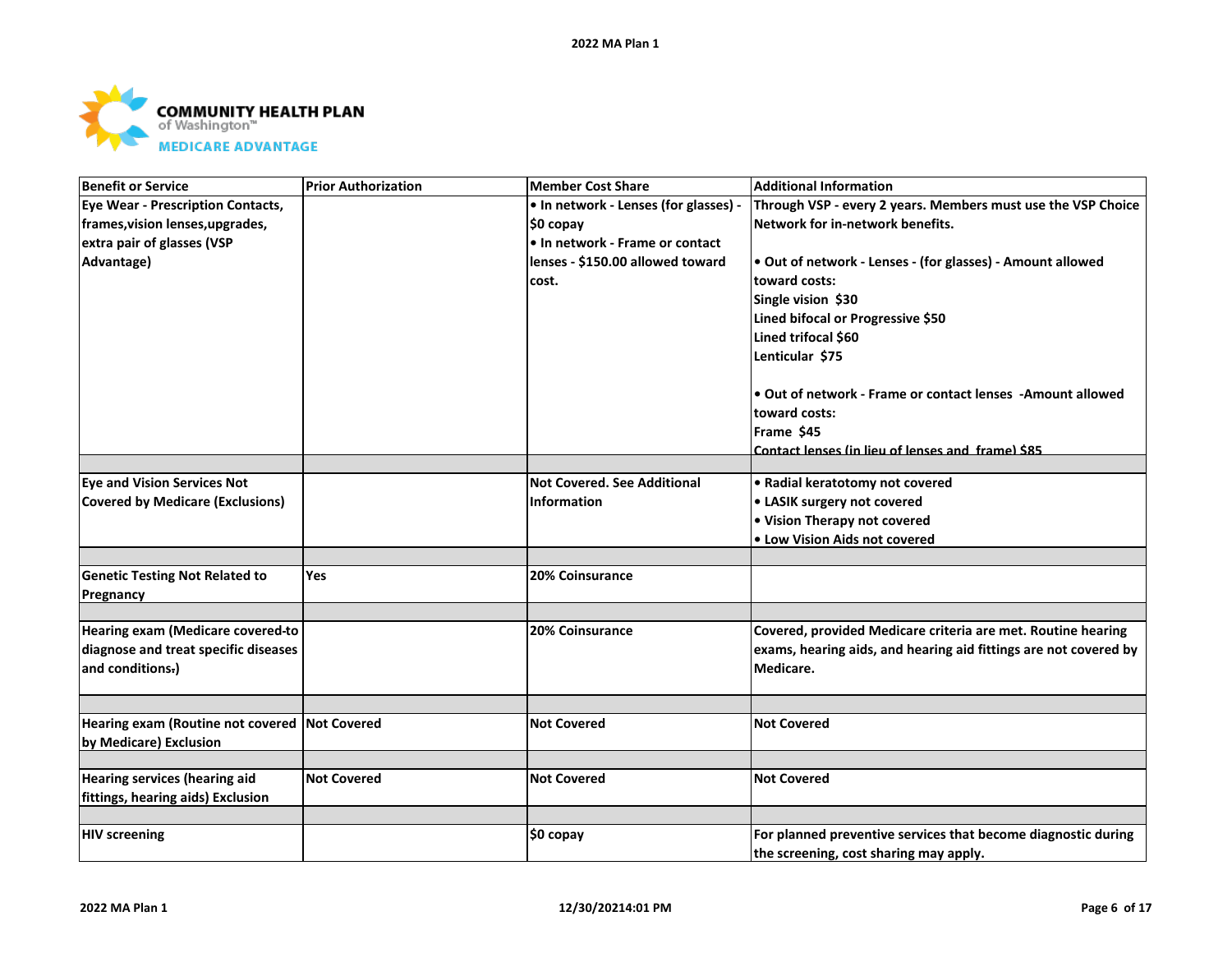

| <b>Benefit or Service</b>                  | <b>Prior Authorization</b>                                                                                                                                                                                                                                    | Member Cost Share      | <b>Additional Information</b>                                                                                                                                                                                                        |
|--------------------------------------------|---------------------------------------------------------------------------------------------------------------------------------------------------------------------------------------------------------------------------------------------------------------|------------------------|--------------------------------------------------------------------------------------------------------------------------------------------------------------------------------------------------------------------------------------|
|                                            |                                                                                                                                                                                                                                                               |                        |                                                                                                                                                                                                                                      |
| Home health agency care                    | Required for Home Health Services.   \$0 coinsurance<br>Services related to the Home Health<br>care may also require prior<br>authorization, for example<br>medication, enteral nutrition.<br><b>Review Prior Authorization list for</b><br>related services. |                        | 20% coinsurance for durable medical equipment (DME) still<br>applies when related to Home Health services.                                                                                                                           |
|                                            |                                                                                                                                                                                                                                                               |                        |                                                                                                                                                                                                                                      |
| <b>Homemaker Services (Exclusion)</b>      | <b>Not Covered</b>                                                                                                                                                                                                                                            | <b>Not Covered</b>     | Services include basic household assistance, light housekeeping<br>or light meal preparation.                                                                                                                                        |
|                                            |                                                                                                                                                                                                                                                               |                        |                                                                                                                                                                                                                                      |
| Hospice care (inpatient and home)          | No.                                                                                                                                                                                                                                                           |                        | You pay nothing for hospice care from a Medicare certified<br>hospice. You may have to pay part of the cost for drugs and<br>respite care. Hospice is covered outside of our plan.                                                   |
|                                            |                                                                                                                                                                                                                                                               |                        |                                                                                                                                                                                                                                      |
| <b>Hyperbaric oxygen treatment</b>         | Yes                                                                                                                                                                                                                                                           | <b>20% Coinsurance</b> |                                                                                                                                                                                                                                      |
|                                            |                                                                                                                                                                                                                                                               |                        |                                                                                                                                                                                                                                      |
| <b>Immunizations</b>                       |                                                                                                                                                                                                                                                               | \$0 Coinsurance        | Covered:<br>pneumonia<br>- influenza (flu shot)<br><b>Hepatitis B</b><br>*Shingles vaccine (Zostavax) is covered under pharmacy - Part D<br>Benefit*                                                                                 |
|                                            |                                                                                                                                                                                                                                                               |                        |                                                                                                                                                                                                                                      |
| Infusion Therapy, Home Infusion<br>Therapy | Not Required for Infusion Therapy<br>Services. Services related to the<br>Infusion Therapy care may require<br>prior authorization, for example<br>medication, enteral nutrition.<br><b>Review Prior Authorization list for</b><br>related services.          | <b>20% coinsurance</b> | Not Required for Infusion Therapy Services. Services related to<br>the Infusion Therapy care may require prior authorization, for<br>example medication, enteral nutrition. Review Prior<br>Authorization list for related services. |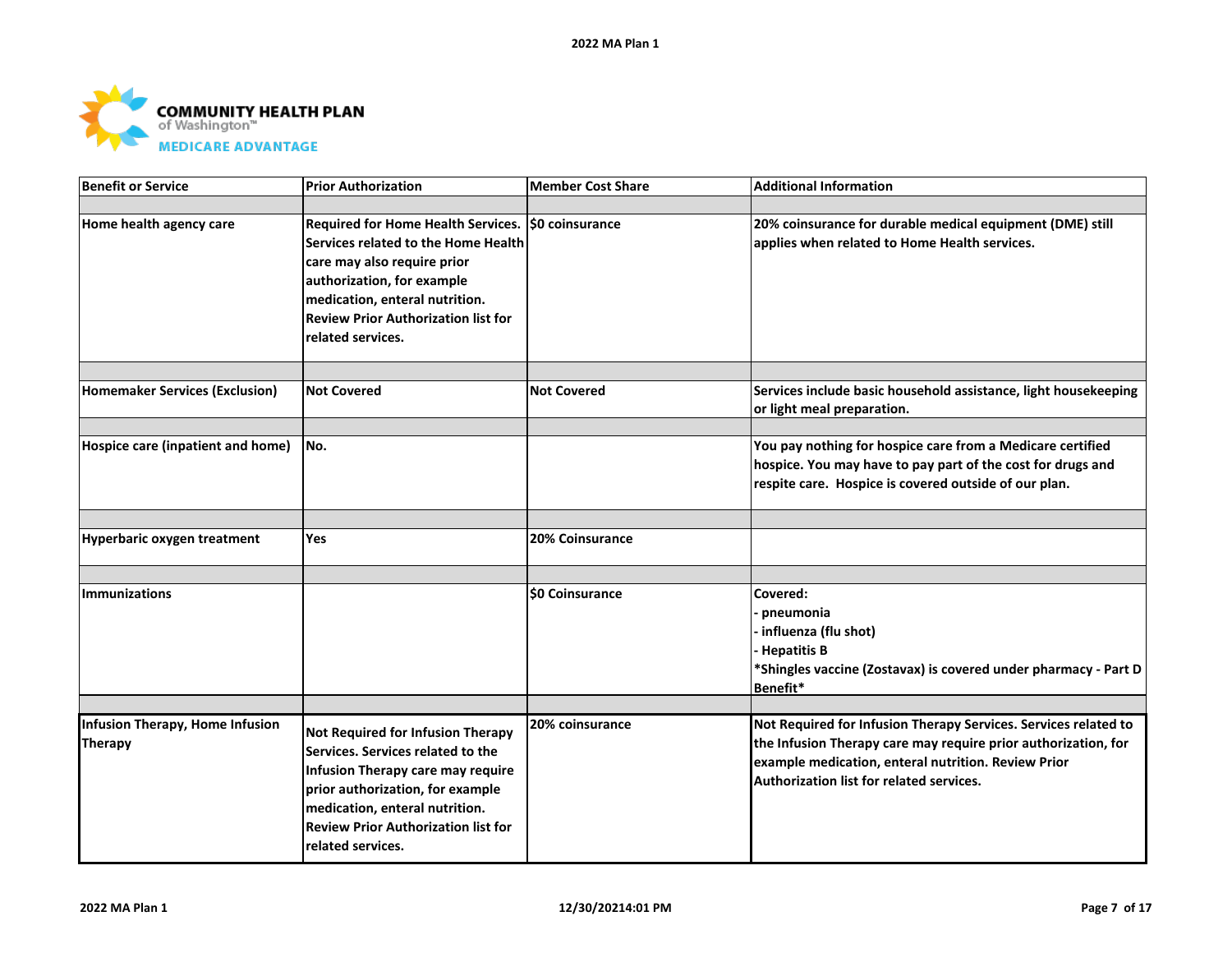

| Benefit or Service                                                                       | <b>Prior Authorization</b>                                                                                                | <b>Member Cost Share</b>                              | <b>Additional Information</b>                                                                                                                                                                                                                                                                                                                                                                                                                               |
|------------------------------------------------------------------------------------------|---------------------------------------------------------------------------------------------------------------------------|-------------------------------------------------------|-------------------------------------------------------------------------------------------------------------------------------------------------------------------------------------------------------------------------------------------------------------------------------------------------------------------------------------------------------------------------------------------------------------------------------------------------------------|
|                                                                                          |                                                                                                                           |                                                       |                                                                                                                                                                                                                                                                                                                                                                                                                                                             |
| Injections, Injectable drugs<br>(Prescription drugs Medicare Part B<br>medical benefits) | See Prior Authorization (PA) List<br><b>Note: All Unclassified biologics</b><br>(J3590) require a prior<br>authorization. | 20% Coinsurance                                       | Covered, provided Medicare criteria are met. Includes<br>chemotherapy related drugs, drugs related to home dialysis,<br>B12, etc.                                                                                                                                                                                                                                                                                                                           |
|                                                                                          |                                                                                                                           |                                                       |                                                                                                                                                                                                                                                                                                                                                                                                                                                             |
| <b>Inpatient hospital Blood (including</b>                                               |                                                                                                                           | <b>No Blood Deductible</b>                            | Coverage begins with the first pint of blood needed. Includes                                                                                                                                                                                                                                                                                                                                                                                               |
| inpatient skilled nursing<br>facility/SNF)                                               |                                                                                                                           | 0% coinsurance                                        | storage and administration. The patient is responsible for any<br>other applicable coinsurance amounts.                                                                                                                                                                                                                                                                                                                                                     |
|                                                                                          |                                                                                                                           |                                                       |                                                                                                                                                                                                                                                                                                                                                                                                                                                             |
| <b>Outpatient Blood</b>                                                                  |                                                                                                                           | <b>No Blood Deductible</b><br>0% coinsurance          | Coverage begins with the fourth pint of blood needed. Coverage<br>of storage and administration begins with the first pint of blood<br>needed. The patient is responsible for any other applicable<br>coinsurance amounts.                                                                                                                                                                                                                                  |
|                                                                                          |                                                                                                                           |                                                       |                                                                                                                                                                                                                                                                                                                                                                                                                                                             |
| Inpatient hospital (acute) care                                                          | Yes                                                                                                                       | Days:<br>1-4 - \$465.00 per day<br>5-90 - \$0 per day | All admissions, planned and urgent, require notification within<br>24 hrs. or next business day. Each time a member is admitted<br>for a new inpatient stay the copay will apply. Plan covers 90<br>days for an inpatient stay.                                                                                                                                                                                                                             |
|                                                                                          |                                                                                                                           |                                                       |                                                                                                                                                                                                                                                                                                                                                                                                                                                             |
| <b>Inpatient Professional Services</b>                                                   |                                                                                                                           | 20% Coinsurance                                       |                                                                                                                                                                                                                                                                                                                                                                                                                                                             |
|                                                                                          |                                                                                                                           |                                                       |                                                                                                                                                                                                                                                                                                                                                                                                                                                             |
| Inpatient Hospital (facility) mental<br>health, psychiatric, psychiatrist-care           | Yes                                                                                                                       | Days:<br>1-5 - \$330.00 per day<br>6-90 - \$0 per day | All admissions, planned and urgent, require notification within<br>24 hrs. or next business day. Each time a member is admitted<br>for a new inpatient stay the copay will apply. Not psychiatric<br>hospital, same cost shares as acute care. Plan covers 90 days for<br>an inpatient stay. 190-day lifetime limitation in a psychiatric<br>facility. This limitation does not apply to inpatient psychiatric<br>services furnished in a general hospital. |
|                                                                                          |                                                                                                                           |                                                       |                                                                                                                                                                                                                                                                                                                                                                                                                                                             |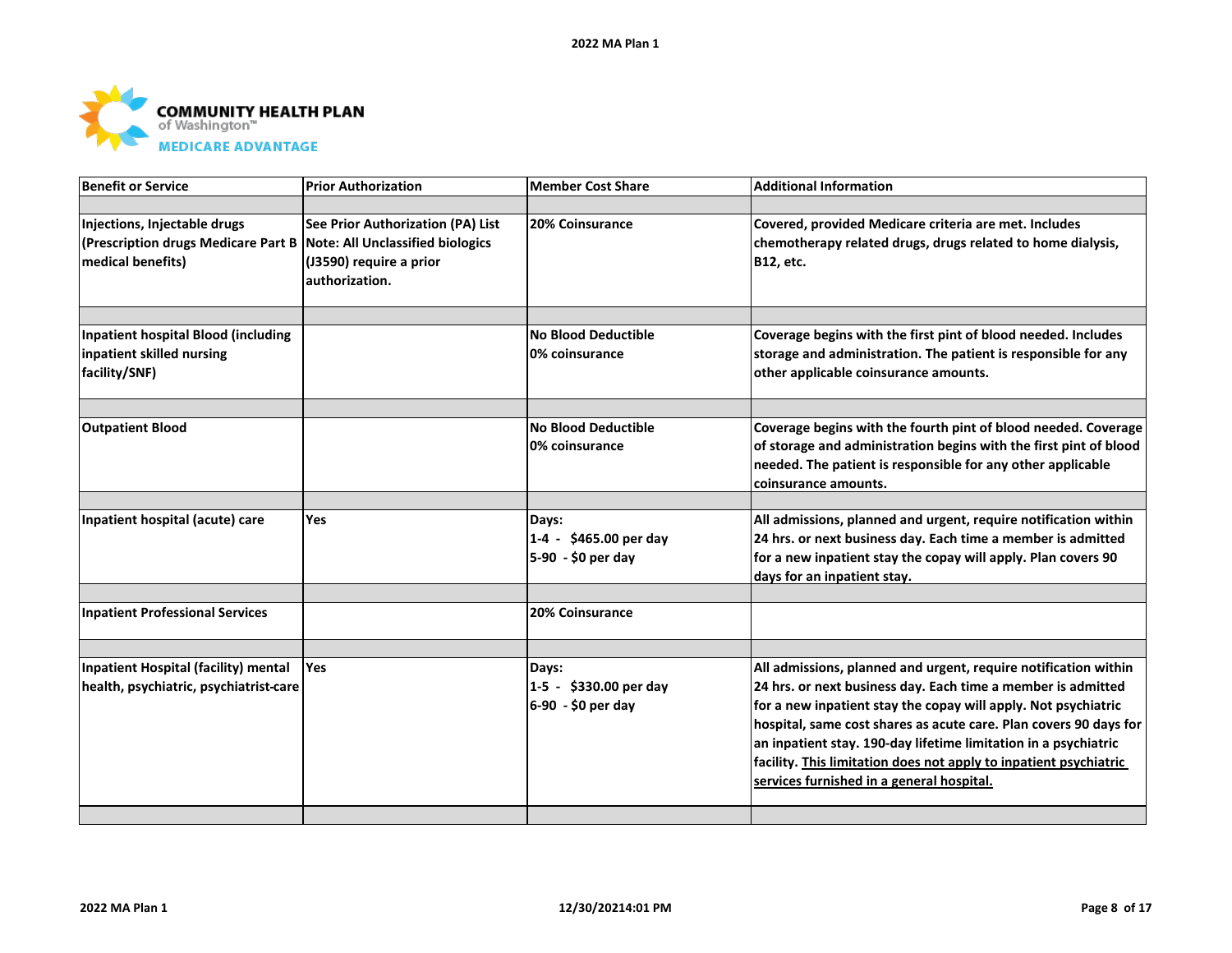

| <b>Benefit or Service</b>                | <b>Prior Authorization</b>    | <b>Member Cost Share</b> | <b>Additional Information</b>                                       |
|------------------------------------------|-------------------------------|--------------------------|---------------------------------------------------------------------|
| <b>Inpatient rehabilitation services</b> | <b>Yes</b>                    | Days:                    | All admissions, planned and urgent, require notification within     |
| (physical, speech, occupational          |                               | 1-4 - \$465.00 per day   | 24 hrs. or next business day. Each time a member is admitted        |
| therapies)                               |                               | 5-90 - \$0 per day       | for a new inpatient stay the copay will apply. Same cost shares     |
|                                          |                               |                          | as acute care.                                                      |
|                                          |                               |                          |                                                                     |
| Inpatient services covered during a      |                               | <b>20% coinsurance</b>   | Covered, provided Medicare criteria are met.                        |
| non-covered inpatient stay               |                               |                          |                                                                     |
|                                          |                               |                          |                                                                     |
|                                          |                               |                          |                                                                     |
| Inpatient substance abuse                | <b>Yes</b>                    | Days:                    | All admissions, planned and urgent, require notification within     |
|                                          |                               | 1-5 - \$465.00 per day   | 24 hrs. or next business day. Same cost shares as acute care.       |
|                                          |                               | 6-90 - \$0 per day       |                                                                     |
|                                          |                               | Over 90 - \$0 per day    |                                                                     |
|                                          |                               |                          |                                                                     |
| Kidney disease and conditions            | NO. Notification is required. | 20% coinsurance          |                                                                     |
| (Hemodialysis, Dialysis, End Stage       |                               |                          |                                                                     |
| <b>Renal Disease/ESRD)</b>               |                               |                          |                                                                     |
| Kidney disease education (on             | No.                           | 0% cost share            | Medicare covers 6 sessions of kidney disease education per          |
| dialysis)                                |                               |                          | lifetime per Medicare.                                              |
|                                          |                               |                          |                                                                     |
| Mastectomy related bras and              | If over \$500.00              | 20% cost share           |                                                                     |
| supplies (DME)                           |                               |                          |                                                                     |
|                                          |                               |                          |                                                                     |
| <b>Meal, Meals Benefit</b>               |                               | 0% cost share            | Meals can be delivered to the home upon discharge from a            |
| (Supplemental)                           |                               |                          | hospital or skilled nursing facility. 2 meals per day up to 14 days |
|                                          |                               |                          | after discharge, up to 6 occurrences per year. Meals to dine        |
|                                          |                               |                          | with members that are inpatient are not covered.                    |
|                                          |                               |                          |                                                                     |
|                                          |                               |                          |                                                                     |
| <b>Medical nutrition therapy</b>         | <b>No</b>                     | 0% cost share            | Education for people with diabetes, kidney disease (patient not     |
| education                                |                               |                          | on dialysis) post kidney transplant. 3 hrs. for first year. 2 hrs.  |
|                                          |                               |                          | each year after the first year.                                     |
|                                          |                               |                          |                                                                     |
| <b>Nurse Advice Line</b>                 |                               | 0% cost share            | 24 hour nurse hotline available: 1-866-418-1002 or TTY 1-866-       |
|                                          |                               |                          | 418-1006                                                            |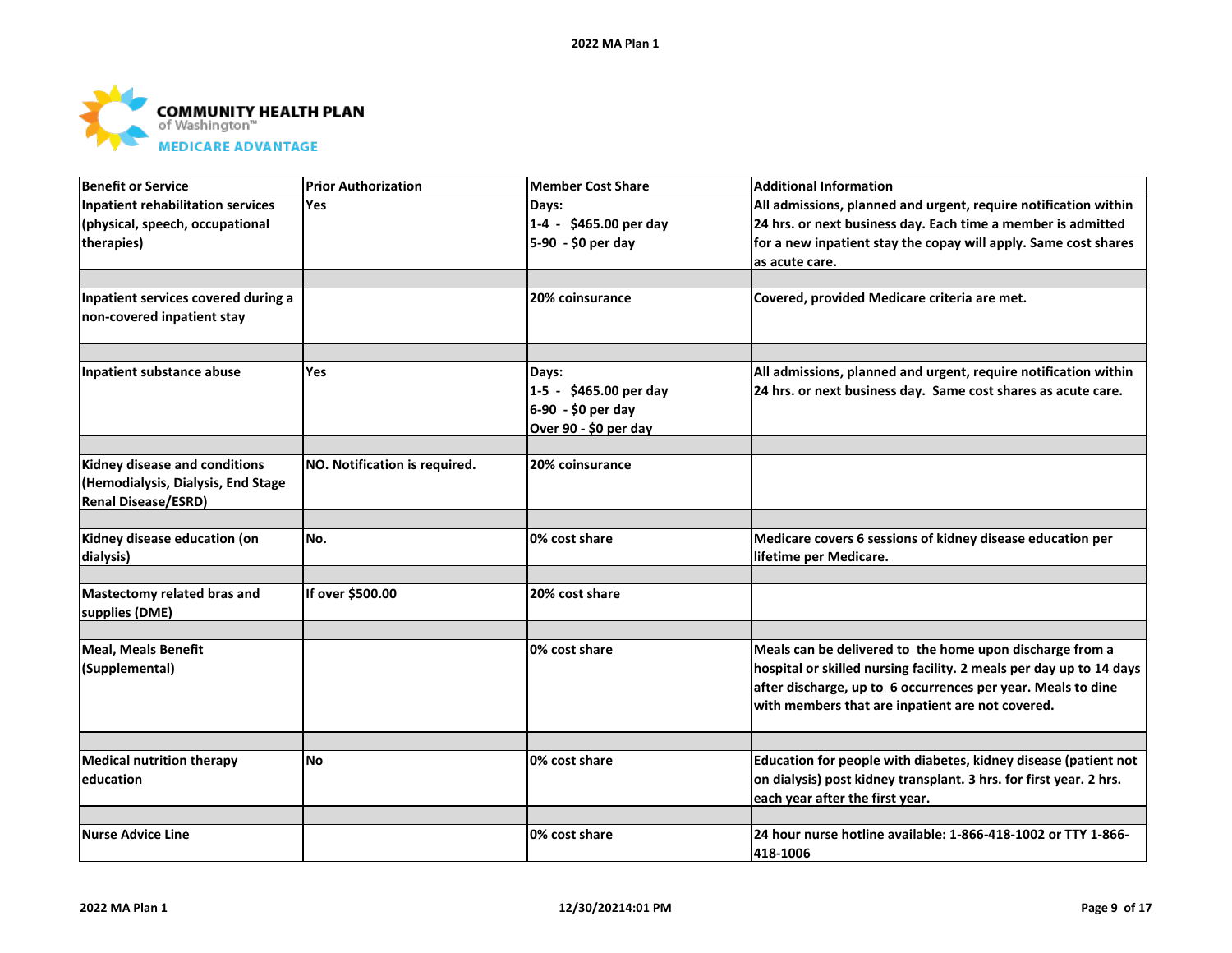

| <b>Benefit or Service</b>                                                          | <b>Prior Authorization</b>                                                                         | Member Cost Share                                                                                                                                                                                                   | <b>Additional Information</b>                                                                                                                                                            |
|------------------------------------------------------------------------------------|----------------------------------------------------------------------------------------------------|---------------------------------------------------------------------------------------------------------------------------------------------------------------------------------------------------------------------|------------------------------------------------------------------------------------------------------------------------------------------------------------------------------------------|
|                                                                                    |                                                                                                    |                                                                                                                                                                                                                     |                                                                                                                                                                                          |
| <b>Obesity screening and obesity</b><br>(counseling) therapy                       |                                                                                                    | 0% cost share                                                                                                                                                                                                       | Covered, provided Medicare criteria are met, e.g., body mass<br>index (BMI) of 30 or more, etc.                                                                                          |
|                                                                                    |                                                                                                    |                                                                                                                                                                                                                     |                                                                                                                                                                                          |
| <b>Organ (Living) Donation</b><br>(Transplant)                                     | <b>Yes</b>                                                                                         | 20% coinsurance                                                                                                                                                                                                     | All admissions, planned and urgent, require notification within<br>24 hrs. or next business day.                                                                                         |
|                                                                                    |                                                                                                    |                                                                                                                                                                                                                     |                                                                                                                                                                                          |
| <b>Orthotics (Supportive Devices for</b><br>feet)                                  | Only covered for diabetic foot<br>disease.                                                         | SO cost share                                                                                                                                                                                                       | • 2 sets of shoe inserts (orthotics) covered per calendar year<br>only for diabetic foot disease.                                                                                        |
|                                                                                    | Prior auth required for orthotics<br>(shoe inserts) greater than \$500.00.                         |                                                                                                                                                                                                                     |                                                                                                                                                                                          |
|                                                                                    |                                                                                                    |                                                                                                                                                                                                                     |                                                                                                                                                                                          |
| Outpatient diagnostic tests and<br>therapeutic services (lab, radiology,<br>x-ray) | Some require prior authorization.<br><b>Check PA List and Procedure Codes</b><br>for more details. | 0% Medicare covered lab<br>\$15 copay x-ray outpatient facility<br>fee does not include scans (CT, MRI,<br>PET, etc.) Does not include<br>professional fees.<br>20% Other diagnostic procedures<br>(includes scans) |                                                                                                                                                                                          |
|                                                                                    |                                                                                                    |                                                                                                                                                                                                                     |                                                                                                                                                                                          |
| <b>Outpatient hospital</b><br>services, includes Observation                       | See Prior Authorization (PA) List                                                                  | \$370.00 copay outpatient facility<br>fee maximum. Does not include<br>professional services.                                                                                                                       |                                                                                                                                                                                          |
|                                                                                    |                                                                                                    |                                                                                                                                                                                                                     |                                                                                                                                                                                          |
| Outpatient mental health (not<br>psychiatrist)                                     |                                                                                                    | \$30 copay                                                                                                                                                                                                          | Copay the same for group therapy. Must be Medicare eligible<br>provider. Per CMS, some 'counselors' are not eligible to perform<br>services for Medicare and Medicare Advantage members. |
|                                                                                    |                                                                                                    |                                                                                                                                                                                                                     |                                                                                                                                                                                          |
| <b>Outpatient psychiatrist care</b>                                                |                                                                                                    | 20% coinsurance                                                                                                                                                                                                     | Coinsurance the same for group therapy.                                                                                                                                                  |
|                                                                                    |                                                                                                    |                                                                                                                                                                                                                     |                                                                                                                                                                                          |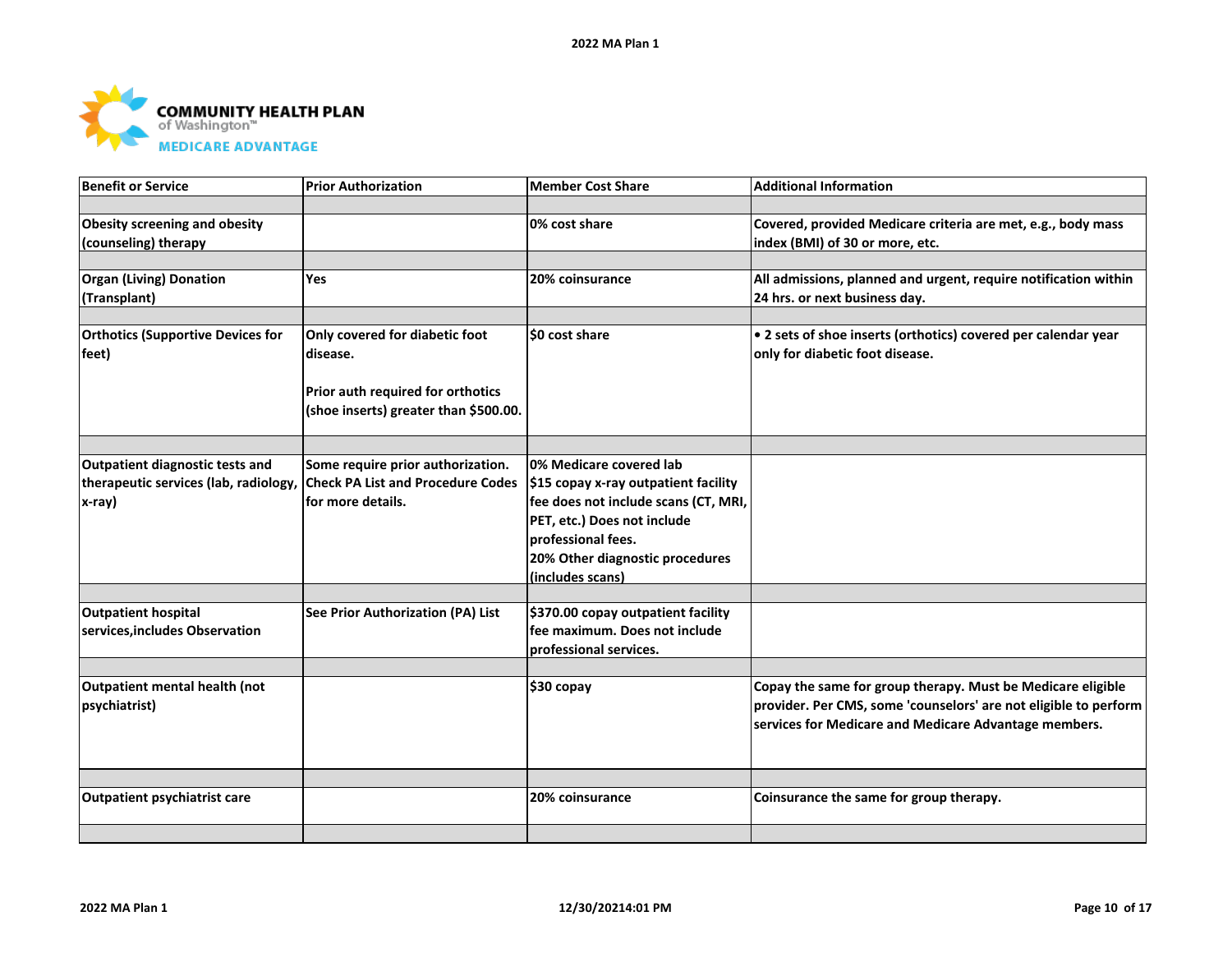

| Benefit or Service                                             | <b>Prior Authorization</b>         | <b>Member Cost Share</b>              | <b>Additional Information</b>                                       |
|----------------------------------------------------------------|------------------------------------|---------------------------------------|---------------------------------------------------------------------|
| Outpatient rehabilitation services                             | Prior authorization required after | \$40.00 copay                         | 12 visits allowed for each type of therapy. 12 PT, 12 OT and 12     |
| (physical, PT speech, ST,                                      | initial 12 visits.                 |                                       | ST. Prior Authorization is required for additional visits after the |
| occupational therapy, OT)                                      |                                    |                                       | initial 12 visits. Evaluation and reevaluation is separate from the |
|                                                                |                                    |                                       | 12 visits.                                                          |
|                                                                |                                    |                                       |                                                                     |
| <b>Outpatient substance disuse</b>                             | <b>Yes</b>                         | 20% coinsurance                       | Opioid Treatment Services, to allow codes G2067 through             |
| services                                                       |                                    |                                       | G2080, the provider must be certified with SAMSAH and               |
|                                                                |                                    |                                       | enrolled with Medicare.                                             |
|                                                                |                                    |                                       |                                                                     |
| <b>Outpatient surgery, ambulatory</b>                          | See Prior Authorization (PA) List  | \$370.00 copay for ASC facility fees. |                                                                     |
| surgical centers (ASC)                                         |                                    |                                       |                                                                     |
|                                                                |                                    |                                       |                                                                     |
|                                                                |                                    |                                       |                                                                     |
| Over the Counter (OTC)                                         | <b>Not Covered</b>                 | <b>Not Covered</b>                    |                                                                     |
| medication/pharmacy                                            |                                    |                                       |                                                                     |
|                                                                |                                    |                                       |                                                                     |
| <b>Partial hospitalization service</b>                         |                                    | 20% coinsurance                       | Must be Medicare eligible provider. Per CMS, some 'counselors'      |
| (intensive outpatient mental health                            |                                    |                                       | are not eligible to perform services for Medicare and Medicare      |
| services)                                                      |                                    |                                       | Advantage members.                                                  |
|                                                                |                                    |                                       |                                                                     |
| <b>Primary Care Physician (PCP) office</b>                     |                                    | *\$0 copay for PCP E & M service      | *Zero copay when primary diagnosis is diabetes                      |
| <b>visits</b>                                                  |                                    | 20% coinsurance for all other         | *Zero copay when primary diagnosis is COPD                          |
|                                                                |                                    | <b>services</b>                       | *Zero copay when primary diagnosis is CHF                           |
|                                                                |                                    |                                       |                                                                     |
|                                                                |                                    |                                       |                                                                     |
|                                                                |                                    |                                       |                                                                     |
|                                                                |                                    |                                       |                                                                     |
|                                                                |                                    |                                       |                                                                     |
|                                                                |                                    |                                       |                                                                     |
|                                                                |                                    | <b>See Welcome to Medicare</b>        | See Welcome to Medicare Preventive Visit and Annual Wellness        |
| Physical Exam, See Welcome to<br>Medicare Preventive Visit and |                                    |                                       |                                                                     |
|                                                                |                                    | <b>Preventive Visit and Annual</b>    | <b>Visit</b>                                                        |
| <b>Annual Wellness Visit</b>                                   |                                    | <b>Wellness Visit</b>                 |                                                                     |
|                                                                |                                    |                                       |                                                                     |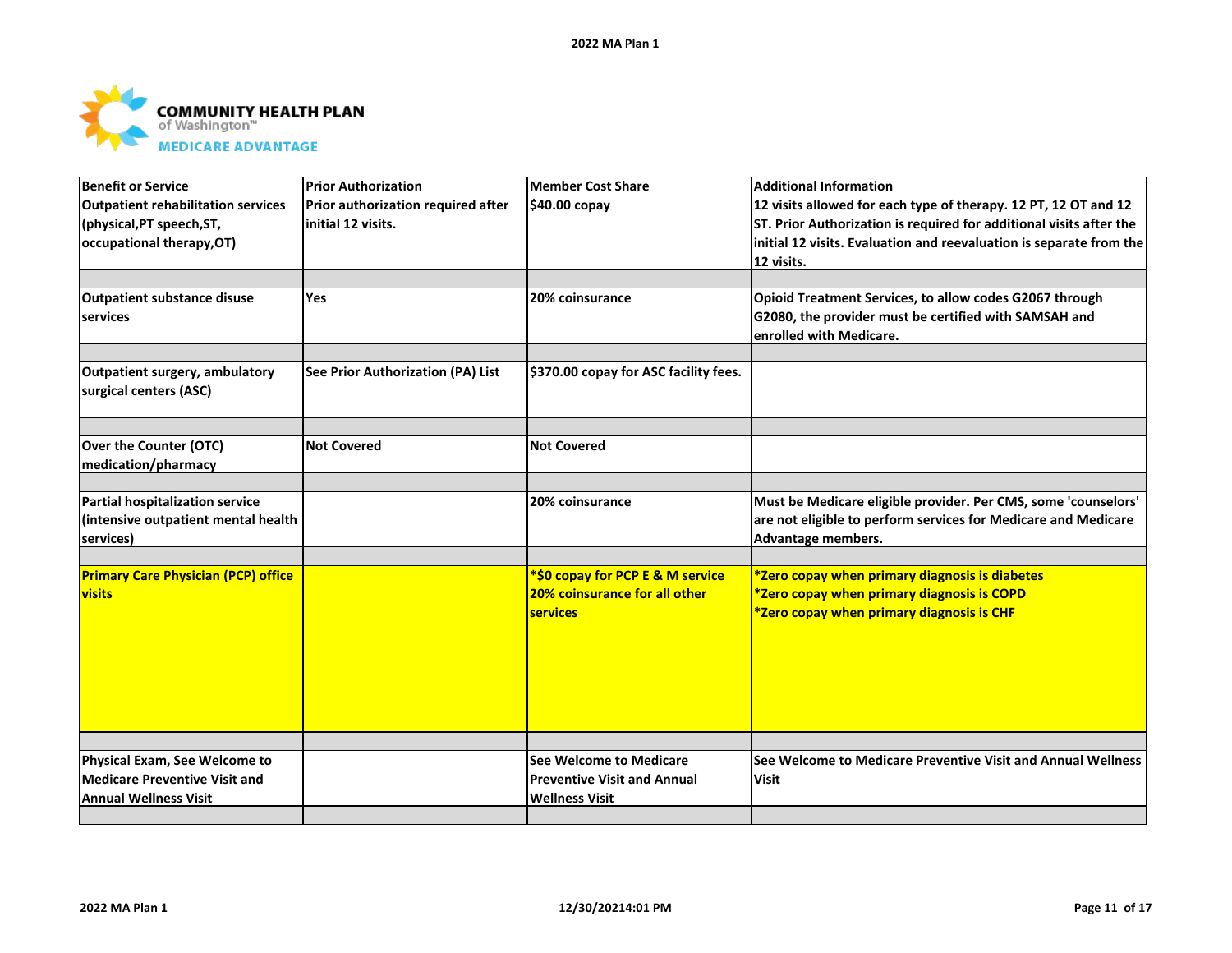

| <b>Benefit or Service</b>                 | <b>Prior Authorization</b>        | <b>Member Cost Share</b>          | <b>Additional Information</b>                                    |
|-------------------------------------------|-----------------------------------|-----------------------------------|------------------------------------------------------------------|
| <b>Podiatry Services (Foot Care) When</b> |                                   | No copay \$0.00                   | 4 visits each year - Not limited to Medicare covered diagnosis   |
| <b>Not Covered by Medicare</b>            |                                   | 0% Coinsurance                    | codes. NEW, when the primary care is Diabetes an additional 4    |
| (Supplemental Benefit)                    |                                   |                                   | visits each year for a total of 8 Non-Medicare covered visits.   |
|                                           |                                   |                                   | The specialist copay does not apply to podiatrists for these     |
|                                           |                                   |                                   | services."                                                       |
|                                           |                                   |                                   |                                                                  |
|                                           |                                   |                                   |                                                                  |
| <b>Podiatry Services (Foot Care)</b>      |                                   | *Copay \$20.00                    | *When the primary care is Diabetes the office visit (E & M       |
| <b>Medical Medicare Covered</b>           |                                   |                                   | service) coinsurance is zero. Medicare covered podiatry limited  |
|                                           |                                   |                                   | to Medicare covered diagnosis codes.                             |
|                                           |                                   |                                   |                                                                  |
|                                           |                                   |                                   |                                                                  |
| <b>Prescription drugs Medicare Part B</b> | See Prior Authorization (PA) List | 20% coinsurance                   | Includes chemotherapy related drugs, drugs related to home       |
| medical benefits (injectable drugs,       |                                   |                                   | dialysis, etc.                                                   |
| injections)                               |                                   |                                   |                                                                  |
|                                           |                                   |                                   |                                                                  |
| <b>Prescription drugs Medicare Part D</b> |                                   | Pharmacy Part D is covered.       | Over the counter (OTC) not covered                               |
| pharmacy benefit (drug list,              |                                   |                                   |                                                                  |
| formulary)                                |                                   |                                   |                                                                  |
|                                           |                                   |                                   |                                                                  |
| <b>Primary Care Physician (PCP)</b>       |                                   | *\$15 copay for PCP E & M service | *Zero copay when primary diagnosis is diabetes for               |
|                                           |                                   | 20% coinsurance for all other     | endocrinologist ophthalmologist.                                 |
|                                           |                                   | services                          | $*$ Zero copay when primary diagnosis is COPD for pulmonologist. |
|                                           |                                   |                                   | *Zero copay when primary diagnosis is CHF for cardiologist.      |
|                                           |                                   |                                   |                                                                  |
|                                           |                                   |                                   |                                                                  |
|                                           |                                   |                                   | For planned preventive services that become diagnostic during    |
| Prostate cancer screening exams           |                                   | $$0$ copay                        |                                                                  |
| (PSA)                                     |                                   |                                   | the screening, cost sharing may apply.                           |
|                                           |                                   |                                   | For men over age 50:                                             |
|                                           |                                   |                                   | <b>.</b> Every 12 months: Digital rectal exam                    |
|                                           |                                   |                                   | <b>• Every 12 months PSA test</b>                                |
| <b>Prosthetic devices and related</b>     |                                   | 20% coinsurance                   |                                                                  |
|                                           | See Prior Authorization (PA) List |                                   |                                                                  |
| supplies (DME)                            |                                   |                                   |                                                                  |
|                                           |                                   |                                   |                                                                  |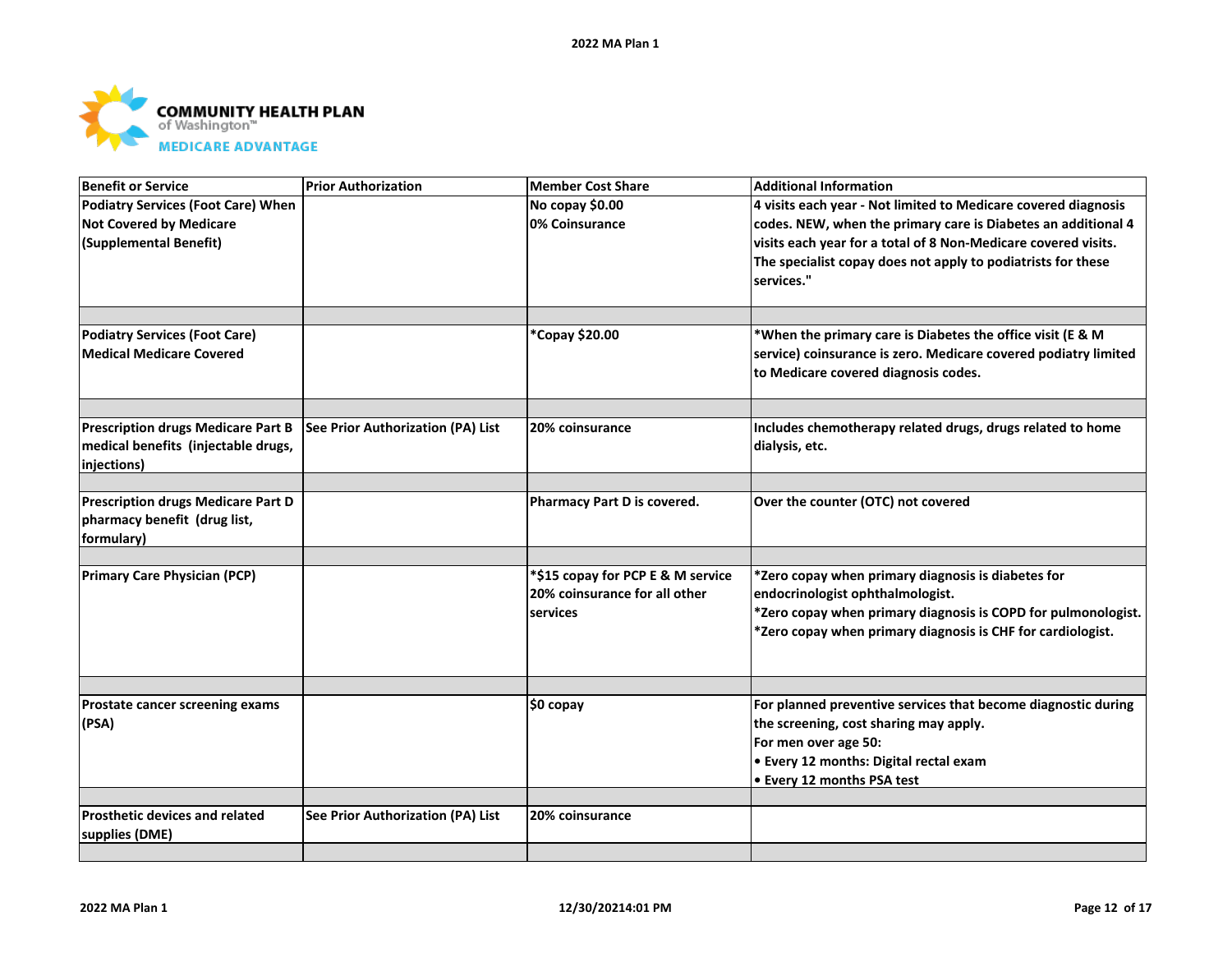

| <b>Benefit or Service</b>                   | <b>Prior Authorization</b> | <b>Member Cost Share</b>  | <b>Additional Information</b>                                      |
|---------------------------------------------|----------------------------|---------------------------|--------------------------------------------------------------------|
| <b>Pulmonary rehabilitation services</b>    |                            | 20% coinsurance           | Limited to a maximum of 2 1-hour sessions per day for up to 36     |
|                                             |                            |                           | sessions, with the option for an additional 36 sessions if         |
|                                             |                            |                           | medically necessary.                                               |
|                                             |                            |                           |                                                                    |
| Screening and counseling to reduce          |                            | $$0$ copay                | For planned preventive services that become diagnostic during      |
| alcohol misuse                              |                            |                           | the screening, cost sharing may apply.                             |
|                                             |                            |                           |                                                                    |
| <b>Screening for sexually transmitted</b>   |                            | \$0 copay                 | For planned preventive services that become diagnostic during      |
| infections (STIs) and counseling to         |                            |                           | the screening, cost sharing may apply.                             |
| prevent STIs                                |                            |                           |                                                                    |
|                                             |                            |                           |                                                                    |
| Shoes, Diabetic- SEE Diabetes self-         |                            |                           |                                                                    |
| management training, diabetic               |                            |                           |                                                                    |
| services and diabetes supplies              |                            |                           |                                                                    |
| (DME)                                       |                            |                           |                                                                    |
|                                             |                            |                           |                                                                    |
| Shoes, Orthopedic/Prosthetic with           |                            |                           | Limited coverage. Prosthetic/Orthopedic Shoes that are part of     |
| <b>Braces (DME)</b>                         | Yes, greater than \$500.00 | 20% coinsurance           | a leg brace are covered and included in the cost of the leg brace. |
|                                             |                            |                           |                                                                    |
|                                             |                            |                           |                                                                    |
| Skilled nursing inpatient facility          | Yes                        | Days:                     | No (zero) acute inpatient hospital days required prior to SNF      |
| (SNF) care (Part A)                         |                            | 1-20 - \$00.00 per day    | admission. Custodial (not medically necessary) care is not         |
|                                             |                            | 21-100 - \$160.00 per day | covered. All admissions, planned and urgent, require               |
|                                             |                            |                           | notification within 24 hrs. or next business day. Each time        |
|                                             |                            |                           | member is admitted to a new SNF stay the copay will apply.         |
|                                             |                            |                           |                                                                    |
|                                             |                            |                           |                                                                    |
| <b>Skilled nursing facility (SNF)</b>       |                            | 20% coinsurance           | Part B (outpatient) coinsurance and benefit limits apply.          |
| inpatient care (Part B)                     |                            |                           |                                                                    |
| <b>Skilled nursing facility (SNF) Blood</b> |                            | No blood deductible       |                                                                    |
|                                             |                            |                           |                                                                    |
|                                             |                            | 0% coinsurance            |                                                                    |
| <b>Sleep Studies</b>                        | No.                        | 20% coinsurance           | Limited to one per year                                            |
|                                             |                            |                           |                                                                    |
|                                             |                            |                           |                                                                    |
|                                             |                            |                           |                                                                    |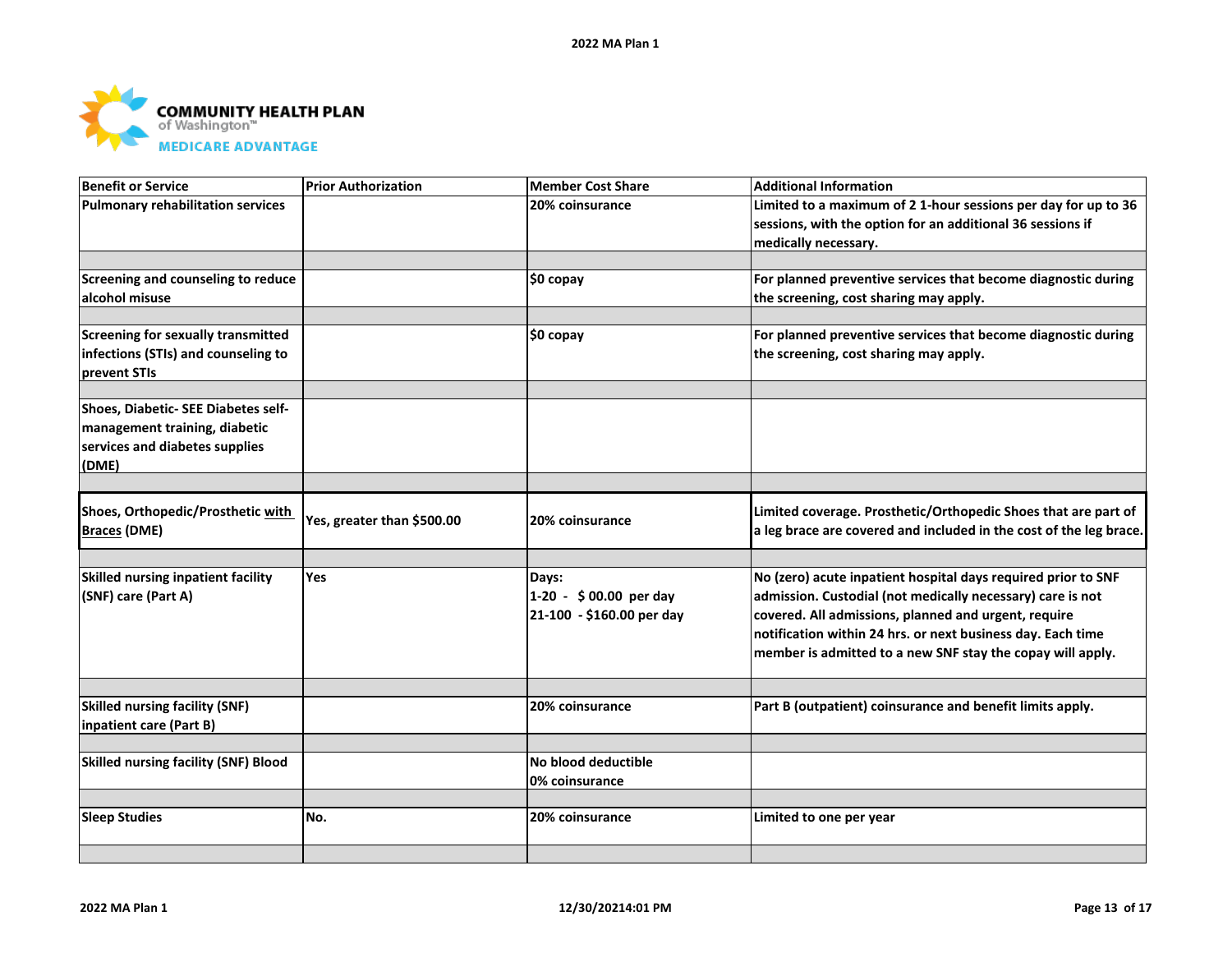

| <b>Benefit or Service</b>                 | <b>Prior Authorization</b> | <b>Member Cost Share</b>                   | <b>Additional Information</b>                                 |
|-------------------------------------------|----------------------------|--------------------------------------------|---------------------------------------------------------------|
| Smoking and tobacco use cessation         |                            | 0% Coinsurance                             | • Contact Optum at 1-866-784-8454 (1-866-QUIT-4-LIFE).        |
|                                           |                            |                                            | • No disease - 8 sessions per calendar year                   |
|                                           |                            |                                            | · Disease related - 8 sessions per calendar year              |
|                                           |                            |                                            |                                                               |
| <b>Sterilization Reversal (Exclusion)</b> | <b>Not Covered</b>         | <b>Not Covered</b>                         | Reversal of sterilization procedures and non-prescription     |
|                                           |                            |                                            | contraceptive supplies.                                       |
|                                           |                            |                                            |                                                               |
| <b>Specialist Physician Care/Services</b> |                            | *\$50 copay for E & M service              | *Zero copay when primary diagnosis is diabetes for            |
| (does not apply to psychiatrists,         |                            | 20% coinsurance for all other              | endocrinologist                                               |
| mental health, lab or radiology)          |                            | services                                   | *Zero copay when primary diagnosis is COPD for pulmonologist. |
|                                           |                            |                                            | *Zero copay when primary diagnosis is CHF for cardiologist.   |
|                                           |                            |                                            | *See Eye Exam - Medicare Covered - for Retinal Exam benefit   |
|                                           |                            |                                            |                                                               |
|                                           |                            |                                            |                                                               |
|                                           |                            | 20% coinsurance for all other              |                                                               |
|                                           |                            | services                                   |                                                               |
| Telemedicine, Telehealth (Virtual         |                            | <b>Must meet Original Medicare</b>         | Covered. Must meet Original Medicare criteria.                |
| care)                                     |                            | criteria.                                  |                                                               |
|                                           |                            |                                            |                                                               |
| Telemedicine, Telehealth (Virtual         |                            | Member cost share same as in-              | Medicare criteria does not have to be met.                    |
| care) - Supplemental                      |                            | person cost shares for: Urgently           |                                                               |
|                                           |                            | <b>Needed Services; Primary Care</b>       |                                                               |
|                                           |                            | Physician Services; Physician              |                                                               |
|                                           |                            | <b>Specialist Services; Individual and</b> |                                                               |
|                                           |                            | <b>Group Sessions for Mental Health</b>    |                                                               |
|                                           |                            | <b>Specialty Services; Individual and</b>  |                                                               |
|                                           |                            | <b>Group Sessions for Psychiatric</b>      |                                                               |
|                                           |                            | <b>Services; Individual and Group</b>      |                                                               |
|                                           |                            | <b>Sessions for Outpatient Substance</b>   |                                                               |
|                                           |                            | Abuse.                                     |                                                               |
|                                           |                            |                                            |                                                               |
|                                           |                            |                                            |                                                               |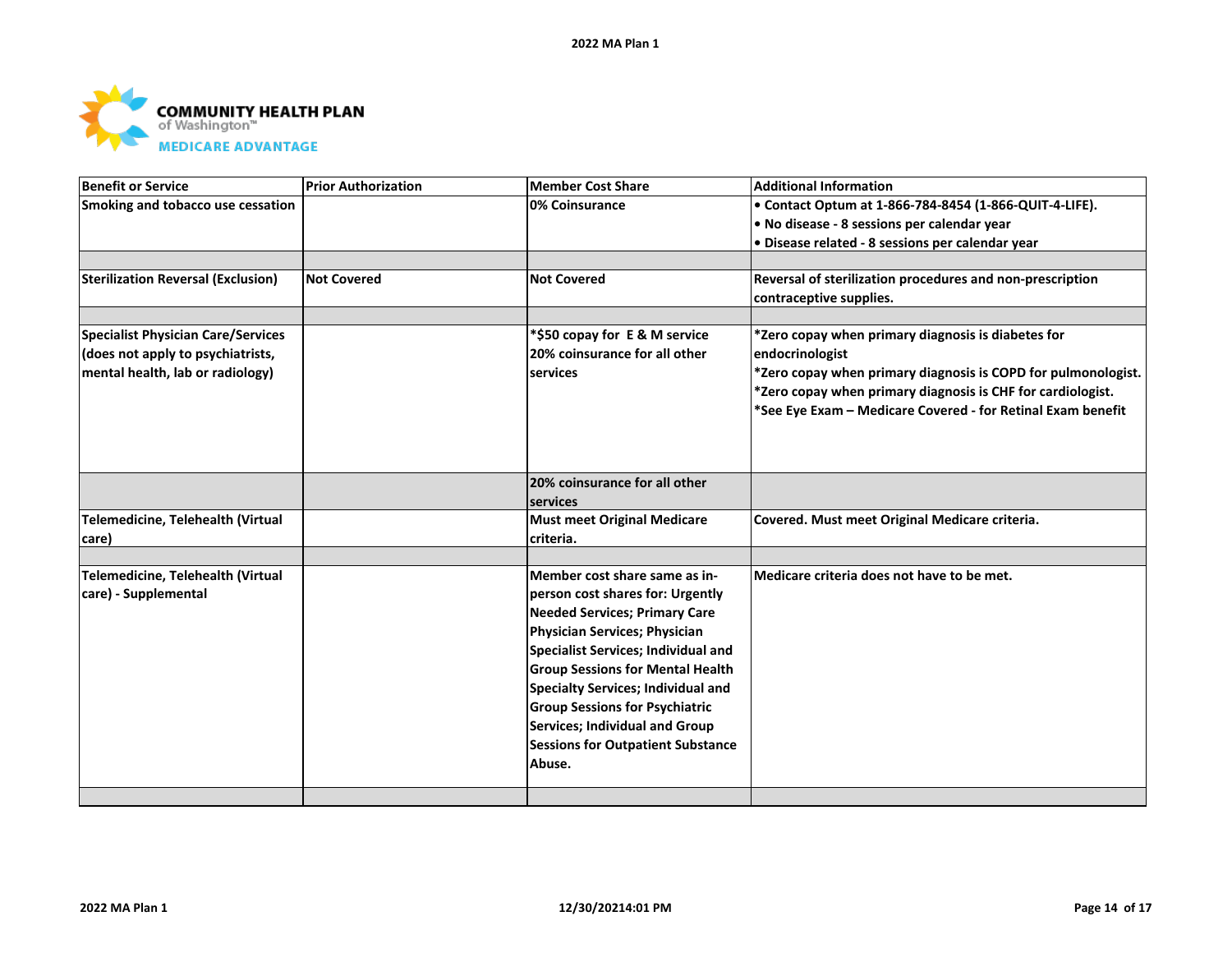

| <b>Benefit or Service</b>                                                                                                               | <b>Prior Authorization</b>         | <b>Member Cost Share</b>                                                          | <b>Additional Information</b>                                                                                                                                                                                                                                                                  |
|-----------------------------------------------------------------------------------------------------------------------------------------|------------------------------------|-----------------------------------------------------------------------------------|------------------------------------------------------------------------------------------------------------------------------------------------------------------------------------------------------------------------------------------------------------------------------------------------|
| <b>Transplant Evaluation/Work-Up</b>                                                                                                    | <b>Yes</b>                         | Labs 0%<br>Other professional services, related<br>copays or coinsurance applies. |                                                                                                                                                                                                                                                                                                |
|                                                                                                                                         |                                    |                                                                                   |                                                                                                                                                                                                                                                                                                |
| <b>Transplant</b>                                                                                                                       | Yes except for corneal transplants | 20% coinsurance                                                                   | Corneal transplant does not require prior authorization (PA),<br>other transplants do require PA. All admissions, planned and<br>urgent, require notification within 24 hrs. or next business day.                                                                                             |
|                                                                                                                                         |                                    |                                                                                   |                                                                                                                                                                                                                                                                                                |
| <b>Transportation SEE AMBULANCE</b>                                                                                                     | See Ambulance                      | <b>See Ambulance</b>                                                              | <b>See Ambulance</b>                                                                                                                                                                                                                                                                           |
|                                                                                                                                         |                                    |                                                                                   |                                                                                                                                                                                                                                                                                                |
| Unlisted Codes with Charge Greater   Yes<br>Than \$250.00                                                                               |                                    |                                                                                   | Unlisted codes is the actual, AMA description of the service.<br>Medical necessity documentation and pricing must be<br>submitted with the request.<br>Example: 43499, Unlisted procedure, esophagus.                                                                                          |
| <b>Urgently needed care</b>                                                                                                             |                                    | \$15 copay for evaluation and                                                     |                                                                                                                                                                                                                                                                                                |
|                                                                                                                                         |                                    | management (E & M) service<br>20% coinsurance for all other<br>services           |                                                                                                                                                                                                                                                                                                |
|                                                                                                                                         |                                    |                                                                                   |                                                                                                                                                                                                                                                                                                |
| Vision Care SEE EYE EXAM AND EYE See Eye Exam and Eye Wear<br><b>WEAR</b>                                                               |                                    | See Eye Exam and Eye Wear                                                         | See Eye Exam and Eye Wear                                                                                                                                                                                                                                                                      |
|                                                                                                                                         |                                    |                                                                                   |                                                                                                                                                                                                                                                                                                |
| <b>Welcome to Medicare Preventive</b><br><b>Visit (Initial Preventive Physical</b><br><b>Exam/IPPE or Annual Wellness</b><br>Visit/AWV) |                                    | \$0 copay                                                                         | 1 visit lifetime max within 12 months of Part B effective date.<br>For planned preventive services that become diagnostic during<br>the screening, cost sharing may apply. If greater than 12 months<br>from the effective date and did not receive a Welcome Exam<br>see Annual Physical Exam |
|                                                                                                                                         |                                    |                                                                                   |                                                                                                                                                                                                                                                                                                |
| Wig (DME)                                                                                                                               | Yes if +\$500.00                   | 20% coinsurance                                                                   | Must be medically necessary and meet criteria to covered by<br>Medicare.                                                                                                                                                                                                                       |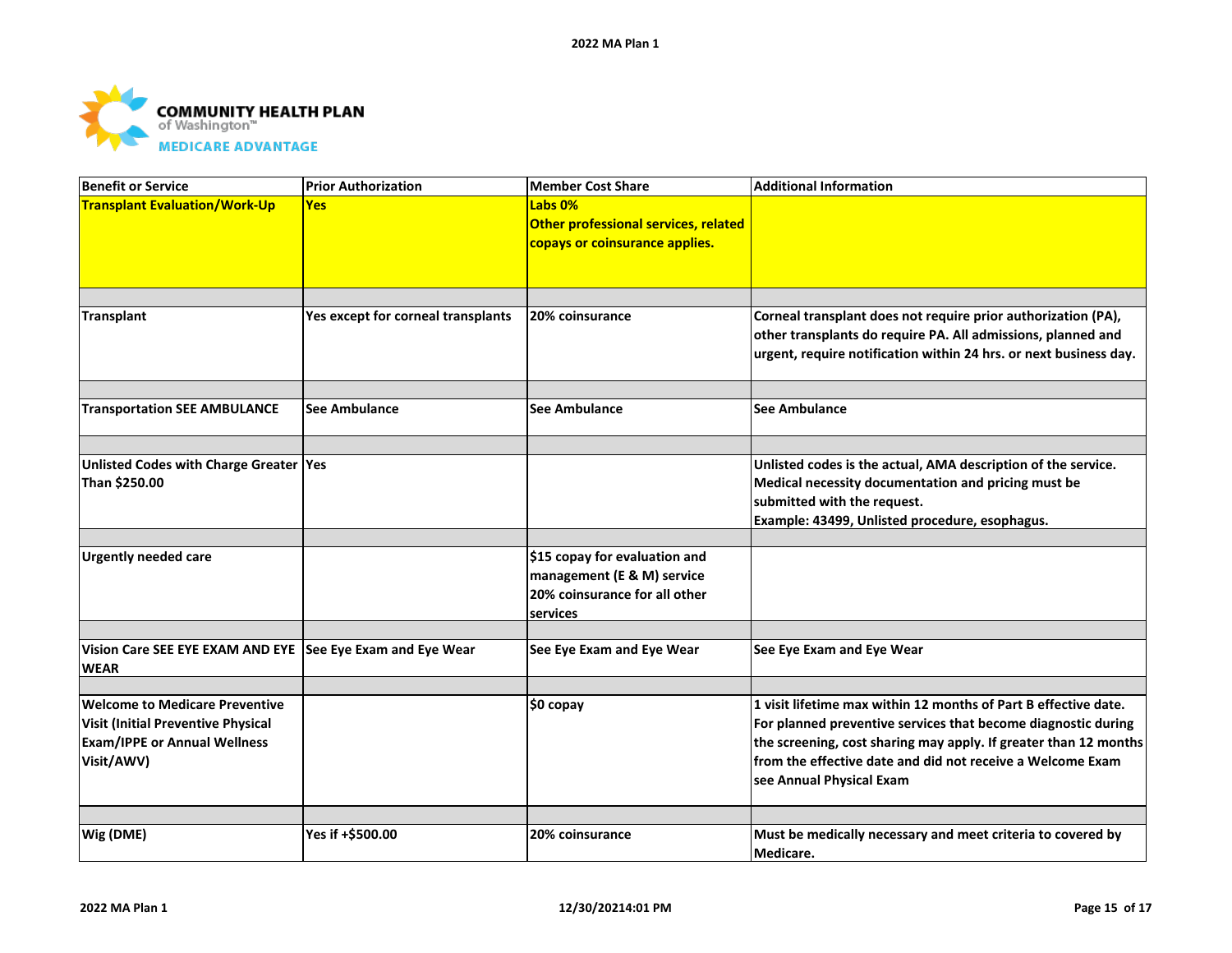

| <b>Benefit or Service</b>                | <b>Prior Authorization</b> | Member Cost Share     | <b>Additional Information</b>                                    |
|------------------------------------------|----------------------------|-----------------------|------------------------------------------------------------------|
|                                          |                            |                       |                                                                  |
| <b>Lung Cancer Screening</b>             |                            | \$0 copay             | Limited to ages 55 through 77, once per year.                    |
|                                          |                            |                       |                                                                  |
| <b>FITNESS BENEFIT</b>                   |                            | \$0 copay             | Membership at participating fitness centers or 2 Home Fitness    |
|                                          |                            |                       | Kits per year:                                                   |
|                                          |                            |                       | Includes:                                                        |
|                                          |                            |                       | • Access to Silver& Fit website including The Silver Slate       |
|                                          |                            |                       | newsletter, healthy aging education program, motivational tips   |
|                                          |                            |                       | and rewards.                                                     |
|                                          |                            |                       | • 34 Home Fitness Kits to choose from                            |
|                                          |                            |                       | • Single fitness center access; can be changed once per month.   |
|                                          |                            |                       | • Customer Service, open Monday through Friday, 5 AM             |
|                                          |                            |                       | through 6 PM PST                                                 |
|                                          |                            |                       | • Tele. 1-877-427-4788                                           |
|                                          |                            |                       |                                                                  |
|                                          |                            |                       | Only for members who have symptomatic peripheral artery          |
|                                          |                            |                       | disease (PAD). No referral is required. The SET provider must    |
| <b>Supervised Exercise Therapy (SET)</b> |                            | 20% coinsurance       | meet Medicare requirements.                                      |
|                                          |                            |                       | Covered up to 36 sessions over a 12-week period if all of the    |
|                                          |                            |                       | components of a SET program are met.                             |
|                                          |                            |                       |                                                                  |
| <b>Medicare Diabetes Prevention</b>      |                            | <b>No Cost Shares</b> | Provider must be enrolled in Medicare as an MDPP supplier to     |
| Program (MDPP)                           |                            |                       | bill for MDPP services.                                          |
|                                          |                            |                       | • Therapeutic exercise-training program for PAD.                 |
|                                          |                            |                       | • Conducted in a hospital outpatient setting, or a physician's   |
|                                          |                            |                       | office                                                           |
|                                          |                            |                       | . Delivered by qualified auxiliary personnel necessary to ensure |
|                                          |                            |                       | benefits exceed harms, and who are trained in exercise therapy   |
|                                          |                            |                       | for PAD                                                          |
| <b>Pulmonary rehabilitation services</b> |                            | 20% Coinsurance       | Medicare covers 2 sessions per day (1 hour each), up to 36       |
|                                          |                            |                       | sessions. Prior Authorization required after 36 sessions.        |
|                                          |                            |                       |                                                                  |